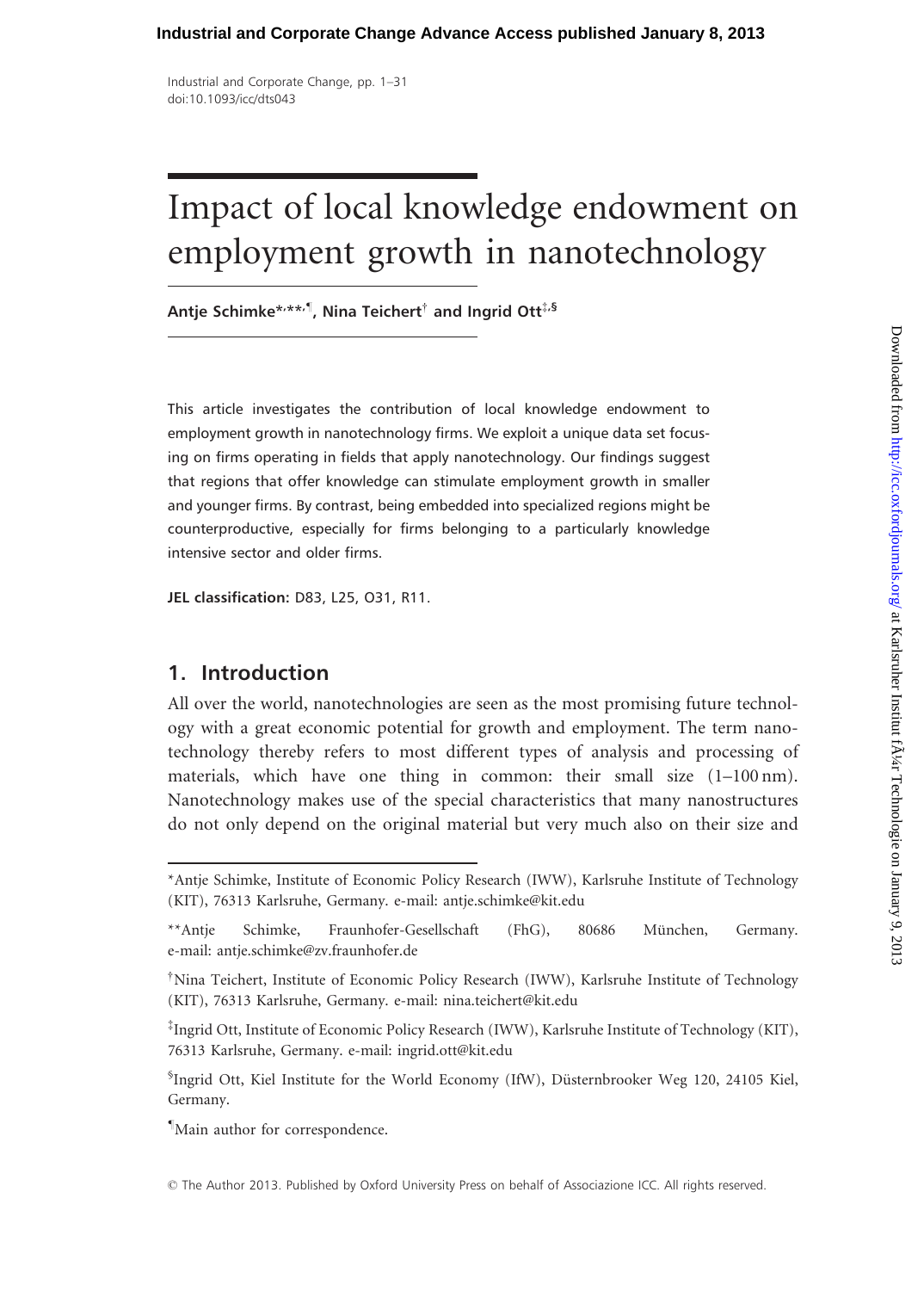shape. It is widely accepted as being the next general purpose technology (e.g. [Youtie](#page-27-0) [et al](#page-27-0)[., 2008](#page-27-0)).

Nanotechnology is still a young and dynamic technology, there is large scope for improvement, and innovation activities are essential firm activities. In Germany, small and medium-sized enterprises (SME) account for more than 80% of all nanotechnology firms (Schnorr-Bäcker 2009). Owing to fragmented R&D and production processes, most of the firms only provide parts of complex value creation chains while being embedded in various networks. As a consequence of their high innovation intensity, the anchorage of the actors within regional specializations is central. One general expectation concerning the overall role of nanotechnology firms is their contribution to job generation thereby strengthening regional competitiveness. It is reasonable to assume that the characteristics of the economic surrounding feed back to nanotechnology firms' performance and vice versa.

Along this line of reasoning, this article addresses the impact of two economic key characteristics of nanotechnologies and their potential for job creation and growth: as high technology, the usual arguments in the context of the proximity–productivity relationship, i.e. the linkages between innovation, spillovers, and economic performance also apply to nanotechnology. Especially important are hence not only firm specificities but also a sufficiently specialized surrounding to translate spillovers to actual productivity gains. Key determinants are thus a sufficiently high overlap of firms' activities (absorptive capacity) and the availability of qualified labor. Consequently, the actors' regional anchorage and especially the composition of regional labor markets are central determinants of success.

In contrast to this is the general purpose character of nanotechnology, which basically allows introducing the technology in any context. This implies that a certain degree of regional specialization is not mandatory per se, but, depending on the state of development of the technology, even the contrary may the case: too narrow regional specialization patterns may inhibit the technology's use in a multitude of application fields, thereby possibly suppressing potential opportunities for cross-fertilization and innovation-enhancing feedback mechanisms across diverse and so far unrelated value creation chains.

This is the starting point of the article at hand. It addresses two major questions: (i) (How) do firm-specific and location-specific characteristics interact and influence the process of job creation of nanotechnology firms? and (ii) What is the impact of regional specialization in this context? Put differently, which characteristic of nanotechnology predominates its character as a high technology [i.e. being located in a sufficiently specialized region thereby benefitting from regional (knowledge) spillovers is of major importance] or the character as a general purpose technology (according to which opportunities aside from already-existing specializations may be more important for firm success)? The empirical analysis is based on an online survey carried out in 2011 among German nanotechnology firms. The regional levels are German Raumordnungsregionen, i.e. official statistical units used in Germany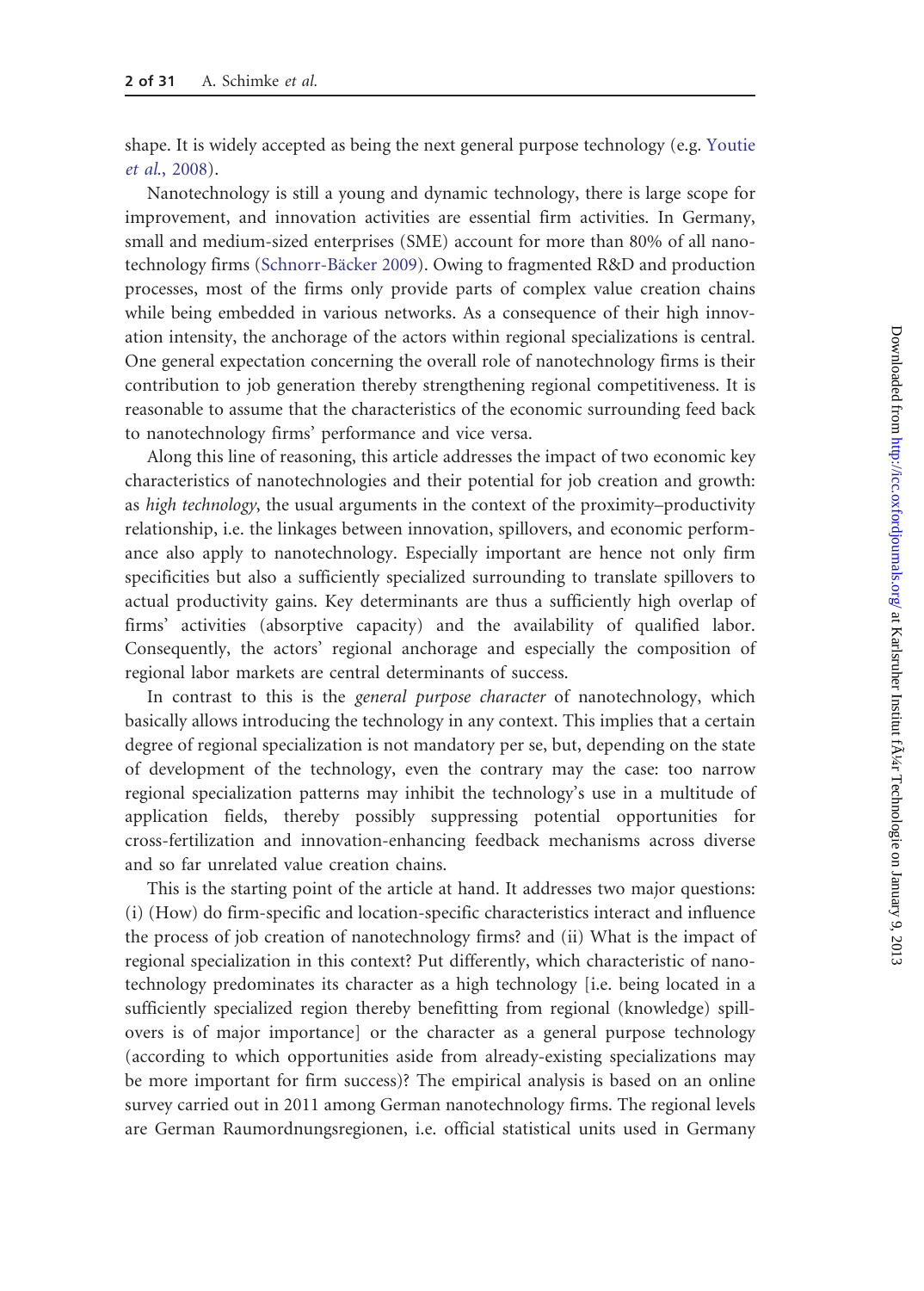lying between NUTS2 and NUTS3. We apply a two-step regression approach starting with ordinary least squares (OLS) and subsequently followed by a fixed-effect panel regression to analyze how nanotechnology firms' employment growth is affected by both firm-specific and location-specific determinants. In doing so, we especially link the analysis to existing specialization patterns. Our main results may be summarized as follows: location of nanotechnology firms matters for employment growth. However, the relative importance of the degree of specialization of the economic surrounding decreases in favor of diversification. This might be interpreted as an indication of the relevance of the general purpose character of nanotechnology. The remainder of the article is as follows: in Section 2, we supply the theoretical background and derive our main hypotheses (Section 3). Section 4 introduces our methodology and data. In Section 5, we present our results and interpretations, and Section 6 briefly concludes.

# 2. Related literature

There is a vast literature on firm growth referring to sales, revenues, or employment. Most prominent determinants underlying the analyses are the characteristics of the firm (e.g. size, age, industry affiliation, financing strategy), of the entrepreneur (e.g. education, skill distribution), or firm location (e.g., [Storey, 1994](#page-27-0), for an overview). Related theories range from neoclassical considerations on optimal size [\(Coase,](#page-25-0) [1937\)](#page-25-0), over internal learning-by-doing processes [\(Penrose, 1995](#page-27-0)) and evolutionary concepts in which the "fitness" of firms plays a central role (e.g. [Coad, 2007\)](#page-25-0) to the socio-economic view, which highlights the importance of resource availability and the competition for these resources (e.g. [Uhlaner](#page-27-0) *et al.*, 2007). Empirical findings suggest that there is not one single key determinant driving firm growth, but the result is highly context specific and depends on the interaction of several influencing factors (e.g. [Harhoff](#page-26-0) et al[., 1998](#page-26-0); [Delmar](#page-25-0) et al[., 2003](#page-25-0); [Coad, 2007\)](#page-25-0).

Independent of the studied determinants, country, or sector, the literature unambiguously highlights the positive relationship between innovative activity and firm growth (e.g. [Acs and Audretsch, 1988](#page-25-0); [Del Monte and Papagni, 2003;](#page-25-0) [Adamou and](#page-25-0) [Sasidharan, 2007;](#page-25-0) [Harrison](#page-26-0) et al[., 2008](#page-26-0); [Coad and Rao, 2008\)](#page-25-0). The studies also stress the overall importance of employment and the availability of qualified labor for in-novation (e.g. [Acs and Audretsch, 1990;](#page-25-0) [Pianta, 2005;](#page-27-0) López-García and Puente, 2009).

[Feldman \(1994\)](#page-25-0) or more recently [Feldman and Kogler \(2010\)](#page-26-0) provide evidence that especially innovative activity tends to cluster thereby pointing to the importance of specialization; at the same time, several studies show that firms in clusters reach higher levels of innovation (e.g. [Moreno](#page-27-0) et al[., 2004](#page-27-0); [Fromhold-Eisebith and Eisebith,](#page-26-0) [2005\)](#page-26-0). Of special interest are the characteristics of local knowledge, thereby suggesting that specialized local knowledge has a particularly positive effect on innovation and firm growth [\(Feldman and Audretsch, 1999\)](#page-26-0). Fritsch and Slavtchev [\(2008](#page-26-0), [2010\)](#page-26-0)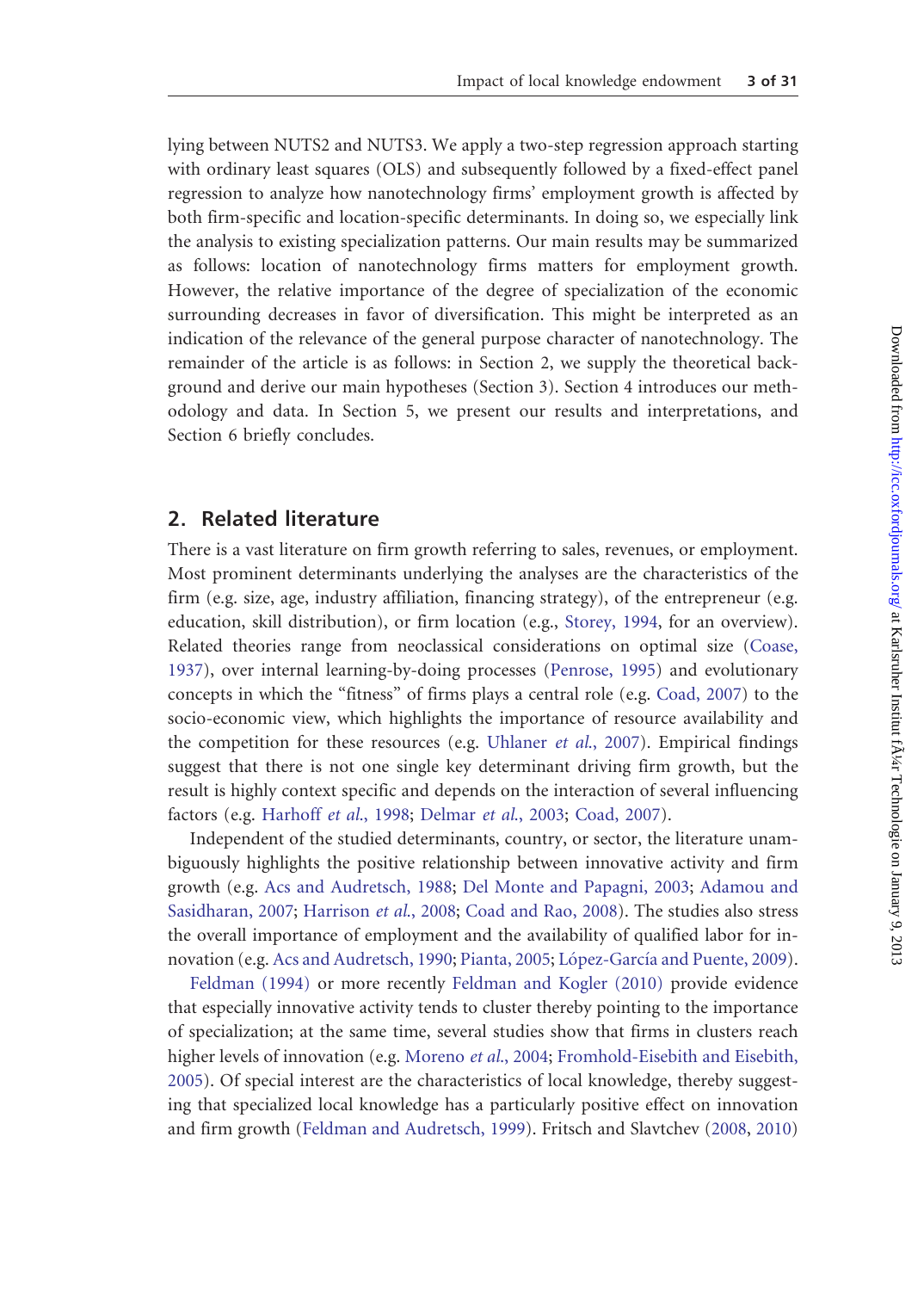also confirm that innovating firms are not isolated, self-sustained entities but rather highly linked to their environment. Location matters, as it may provide access to specialized networks of firms, suppliers, institutions, or labor (see also [Porter, 2000;](#page-27-0) more critically [Martin and Sunley, 2003\)](#page-27-0). Other arguments discussed in the context of clustering include stronger pressure to innovation or lower costs for innovation commercialisation [\(Ketels, 2009\)](#page-26-0). Spillover opportunities and thus the proximity– productivity linkage decrease with distance, as knowledge that is highly contextual most frequently requires interaction and face-to-face contact ([von Hippel, 1994\)](#page-27-0).

However, until recently there are only few studies that analyze the role of location and the proximity–productivity relationship for post-entry performance, i.e. the growth of firms (e.g. [Gabe and Kraybill, 2002](#page-26-0); [Boschma and Weterings, 2005;](#page-25-0) [Audretsch and Dohse, 2007](#page-25-0); [Weterings and Boschma, 2009](#page-27-0)). The concept of regional clusters systematically picks up this proximity–productivity relationship systematically thereby relying on specific economic activities and has become a popular policy measure. Although a cluster always refers to a specialized network of firms and institutions, there is no finally accepted definition of industrial clusters. Porter's considerations, however, might be seen as representing the standard concept [\(Martin and Sunley, 2003](#page-27-0)). Porter ([2000:](#page-27-0) 254) defines cluster as "geographically proximate group of inter-connected companies and associated institutions in a particular Eeld that is linked by commonalities and complementarities". As a positive external knowledge spillover, they increase their productivity and economic performance. There is evidence that firms in clusters reach higher levels of innovation [\(Moreno](#page-27-0) et al[., 2004](#page-27-0); [Fromhold-Eisebith and Eisebith, 2005](#page-26-0)). The basic reasoning behind specialization or industry-specific advantages being relevant for the efficiency of local innovation activity implies that local agents can share the same assets and can benefit from goods and services provided by specialized suppliers as well as from a local labor market pool ([Marshall, 1890\)](#page-27-0). The cluster environment provides not only a stronger pressure to innovate but also a richer source of relevant knowledge and ideas as well as lower costs for innovation commercialization ([Ketels, 2009](#page-26-0)). Cluster strength is hence considered a determinant of prosperity differences across space. As a clustered industry indicates that there are significant benefits from co-location, the industry's productivity is assumed to increase with the level of specialization within the cluster. In the light of this, knowledge diffusion will occur when firms are embedded in more specialized environment (Marshallian externalities) or in regions that are more diversified (Jacobian externalities). More precise, the assumed relevance of clusters hence refers to the characteristics of local knowledge and suggests that specialized local knowledge has a particularly positive effect on innovation and firm growth. We contribute to this literature by extending the basic question of the impact of specialized local knowledge endowment (both amount and composition). In doing so, our research focuses on nanotechnology firms' growth. This is particularly challenging, as this young technology is not only innovation and therefore knowledge intensive but is also coined by a general purpose character. Thus, the relationship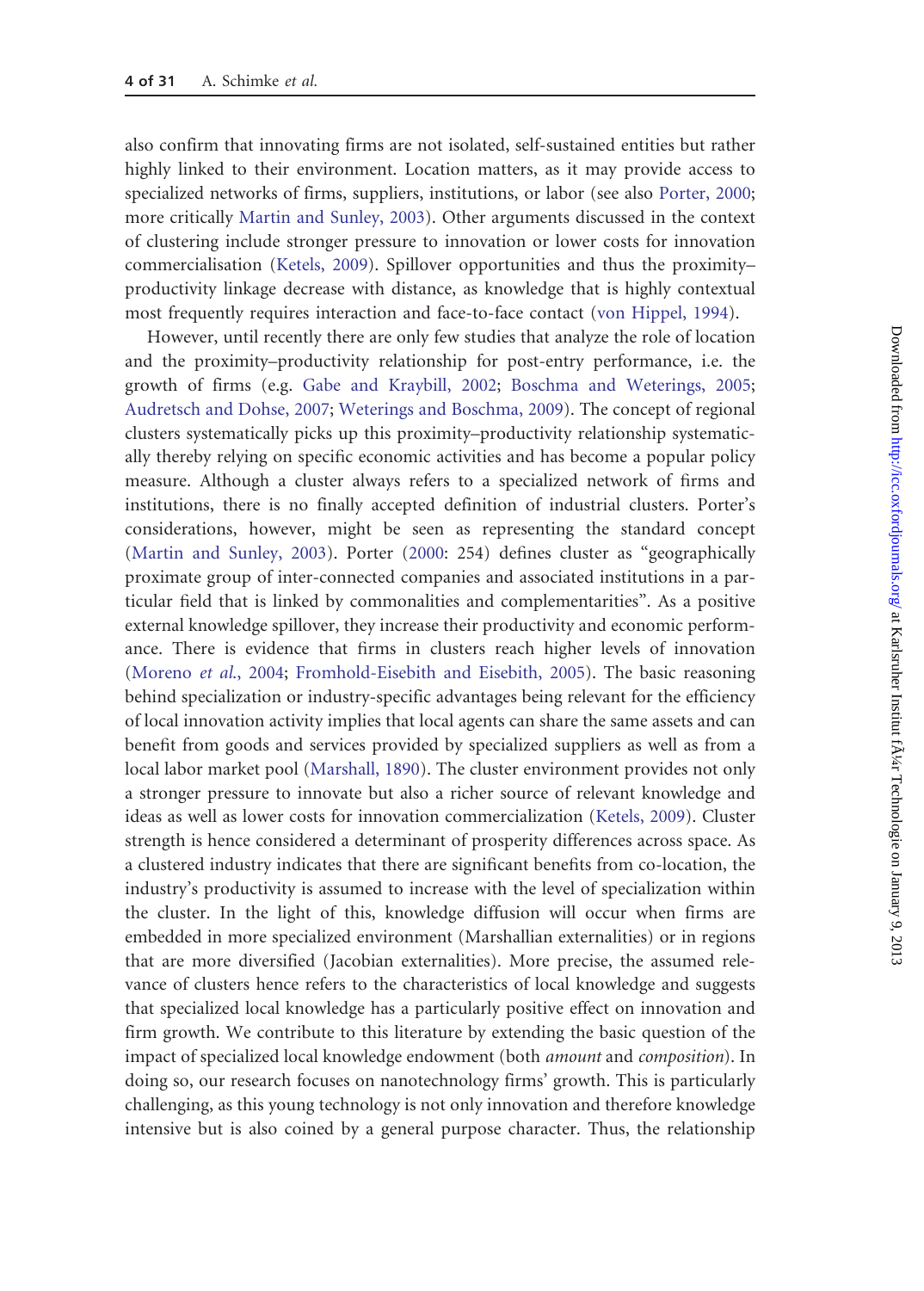between regional specialization and firm growth is not per se clear in the discussed context.

Our article is most closely related to [Audretsch and Dohse \(2007\)](#page-25-0) who find that regions abundant in knowledge resources provide a particularly fertile soil for the growth of young, technology-oriented firms. They consider new market firms and point to the need of investigating the relationship between local knowledge endowment and firm performance in other high and emerging technologies. Our unique data set on German nano firms allows us to test their main hypotheses in the promising field of nanotechnology. Although [Audretsch and Dohse \(2007\)](#page-25-0) only elaborate on the influence of the accessible stock—and hence the quantity—of local knowledge, we extend the analysis to the composition and hence the quality of the local knowledge base. Besides, we test the robustness of our hypotheses by two different econometric approaches and introduce novel measures that expand their explanatory power.

# 3. Derivation of hypotheses

Following the argumentation earlier in the text, we propose the natural expectation that location characteristics do affect the growth of firms in nanotechnologies. We moreover assume that employment growth in nanotechnology firms is strongly related to successful innovative activity. Following [Feldman \(1994\)](#page-25-0), knowledge spillovers (from closely related external factors and knowledge sources) are especially relevant for small firms, as the resources necessary to maintain the knowledge base are typically beyond their means. The new growth literature hence finds a propensity for knowledge inputs and spillovers to agglomerate, and therefore it can be reasonably assumed that firms that are in fact using knowledge inputs, such as firms in high-tech or innovation-intensive industries, will perform better once they are located in a high-density region, as these firms will have better access to knowledge resources and knowledge spillovers. Hence, characteristics of location seem to preserve and even reinforce an innovating firm growth. However, until recently, little effort has been done to analyze the role of location and its economic characteristics for post-entry performance, i.e. the growth of firms ([Audretsch and Dohse, 2007](#page-25-0)). The importance of agglomeration and the impact of spatial proximity on firm performance have only been studied recently (e.g. [Gabe and Kraybill, 2002;](#page-26-0) [Audretsch](#page-25-0) [and Dohse, 2007;](#page-25-0) [Weterings and Boschma, 2009\)](#page-27-0). Following Audretsch and Dohse [\(2007](#page-25-0): 100), who find that regions abundant in knowledge resources provide a particularly fertile soil for the growth of young, technology-oriented firms, we carry out such an analysis, also focusing on the special role of locational characteristics for the growth of firms in high-tech, particularly nanotechnology-applying industries. However, we will go one step further by considering the composition of local knowledge agglomeration. We therefore suggest that the extent to which external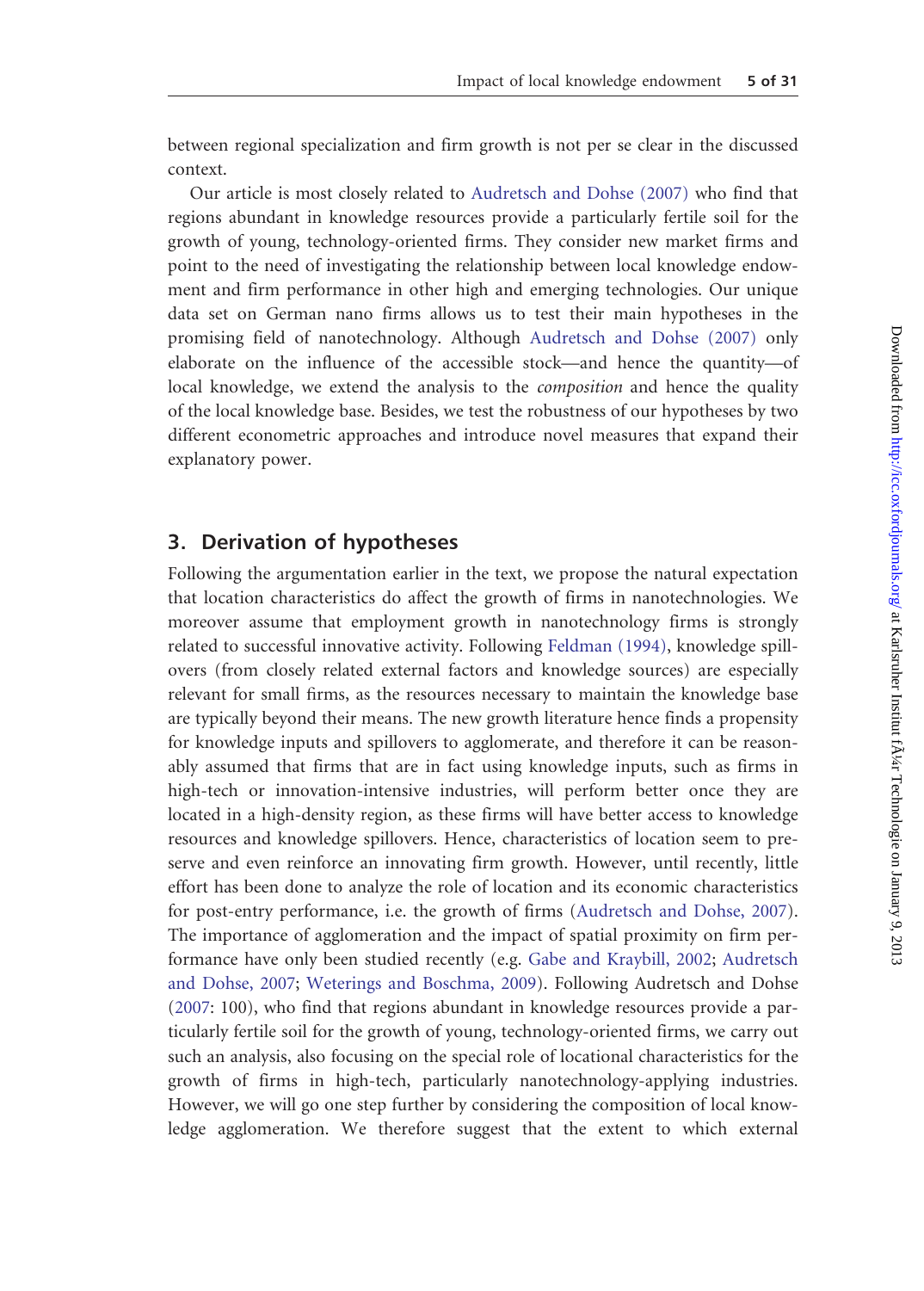knowledge is crucial and can be absorbed differs widely across different firm size classes and knowledge-intensive sectors. In doing so, we pay attention to the characteristics of the structure of the region a firm is located in (so-called location characteristics) and the knowledge processing characteristics of the firm itself. We suggest that the impact of location characteristics on employment growth in nanotechnology differs across firm size classes, knowledge intensive sectors, and age groups (see description in section 4.3). We therefore hypothesise that:

H1: Location characteristics do influence the employment growth of firms in nanotechnology. In particular, the impact of location characteristics on specific knowledge-intensive sectors, firm size, and firm age classes matters here.

Put differently, we hence suppose that regions rich in knowledge provide a particularly good environment for the growth of technology-oriented, i.e. knowledge-intensive firms. Taking into account the peculiarities of nanotechnologies as general purpose technology (GPT) and the interaction with the characteristics of location, the arguments suggest that specialization might not be conducive for the employment growth of firms that are active in the exploration of general purpose nanotechnologies, as this hampers the inflow of knowledge from other fields and even suppresses positive effects stemming from diversity and nanotechnologies' application in a wide variety of fields. Catalyzing knowledge recombination and fertilizing ideas from other application fields most presumably cannot be processed in an environment with a single focus. However, firms experience a tension when they aim to advance and exploit existing knowledge and at the same time explore new fields simultaneously [\(Leten](#page-26-0) *et al.*, 2007). Therefore, local specialization seems to be necessary to develop sufficiently strong capabilities in particular domains to be able to realize economies of scale in technology development while incrementally advancing the technology. Hence, local specialization effects might have a positive effect on growth in nano firms: firms that are not particularly intensive in knowledge are assumed to rather exploit existing knowledge. We therefore separate the analyses again. The smaller and the younger a firm is, the more we assume it to be prone to specialization externalities owing to the fact that small firms are often highly specialized and enter the market via specialized niches ([van der Panne, 2004](#page-27-0)). As the exploration of the field is intensive in knowledge, we moreover assume that knowledge-intensive, exploring firms are particularly benefiting from diversity, and hence specialization might have a negative impact. Given the GPT nature of nanotechnology and the chances that are inherent in diversity and exploration of the field and on the other hand the minimum degree of knowledge in the respective field needed to be able to keep up with leading edge development, we assume that too less and too much regional specialization negatively influence firm performance in either of the firm classes we distinguished. We suggest that local specialization effects (see description in Section 4.3) have a negative impact on nanotechnology firm growth. Put another way, the effects of the co-location of the distinct industry the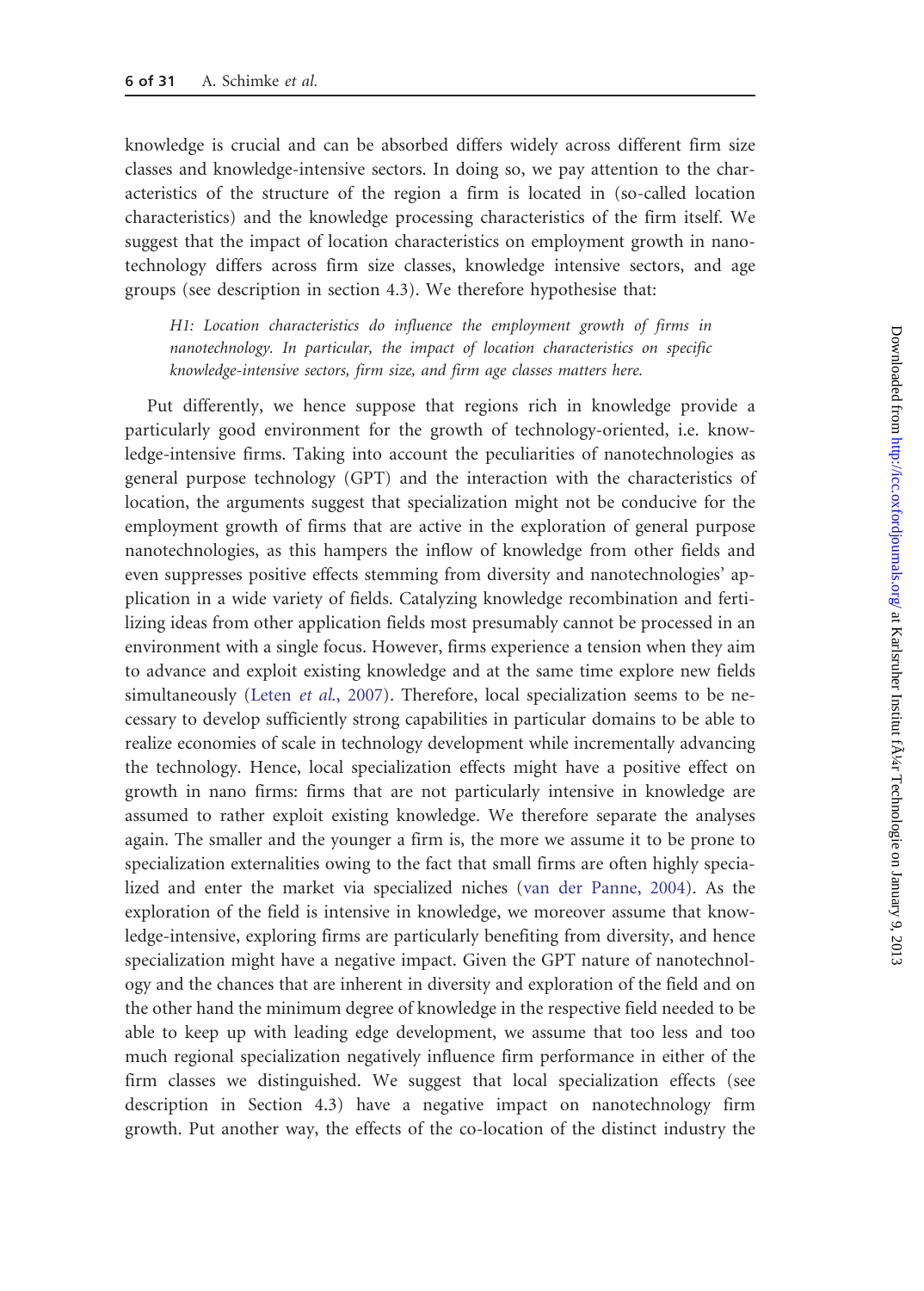nanotechnology firm belongs to negatively impact the development of the firm, as it restrains the growth opportunities across diverse fields that nanotechnology, being a general purpose technology, offers. Having stated this conjecture, we hence hypothesize that the feature of nanotechnology, being a GPT, outweighs the benefits local specialization is found to inhere for the growth of high-tech firms in general means.

H2: Local specialization effects impacts the employment growth of firms in nanotechnology negatively. (i) Although specialization has a direct negative impact on employment growth in particularly knowledge-intensive firms and older firms, (ii) too much local specialization hampers employment growth in general.

Finally, we analyze the robustness of the impact of specialization effects and location characteristics on employment growth. Thus, we investigate whether the yearly changes of the level of specialization might interfere with the yearly changes in the growth rates. In this context, we hence more technically assume that:

H3: Specialization effects that are related to average employment growth are the same as those that are related to a year-to-year consideration of employment growth.

The expected results will sharpen our understanding of the association between concentrated activity of firms and the corresponding performance in the field of nanotechnologies as an emerging GPT. They may serve as a starting point for regional policy aiming at the improvement of the regional factors influencing the growth of firms in growth-promising nanotechnologies.

# 4. Methodology and data

#### 4.1 Data source

In our unique data set, we focus on firms operating in fields that develop or apply nanotechnology. That means that we investigate firms that are concerned with nanotechnology in any possible way, be it basic R&D or the employment of nanotechnology in later stage of the value creation chain, irrespective of whether this is their main field of activity. These firms are not only knowledge intensive by operating in a high-tech sectors, but particularly because nanotechnologies are still in a nascent stage of development, and hence these firms are intensive in innovation—which is by definition knowledge intensive. However, nanotechnology firms operate across a wide range of industries and are therefore particularly heterogeneous in nature, e.g. referring to SIZE, KIS and AGE. This is why we investigate one the one hand all firms together and on the other hand have to construct different subsample across these characteristics. Our data set of firms consists of records from the "competence atlas nanotechnology in Germany" ([www.nano-map.de\)](www.nano-map.de), an online database providing information on firms that are concerned with nanotechnologies. We then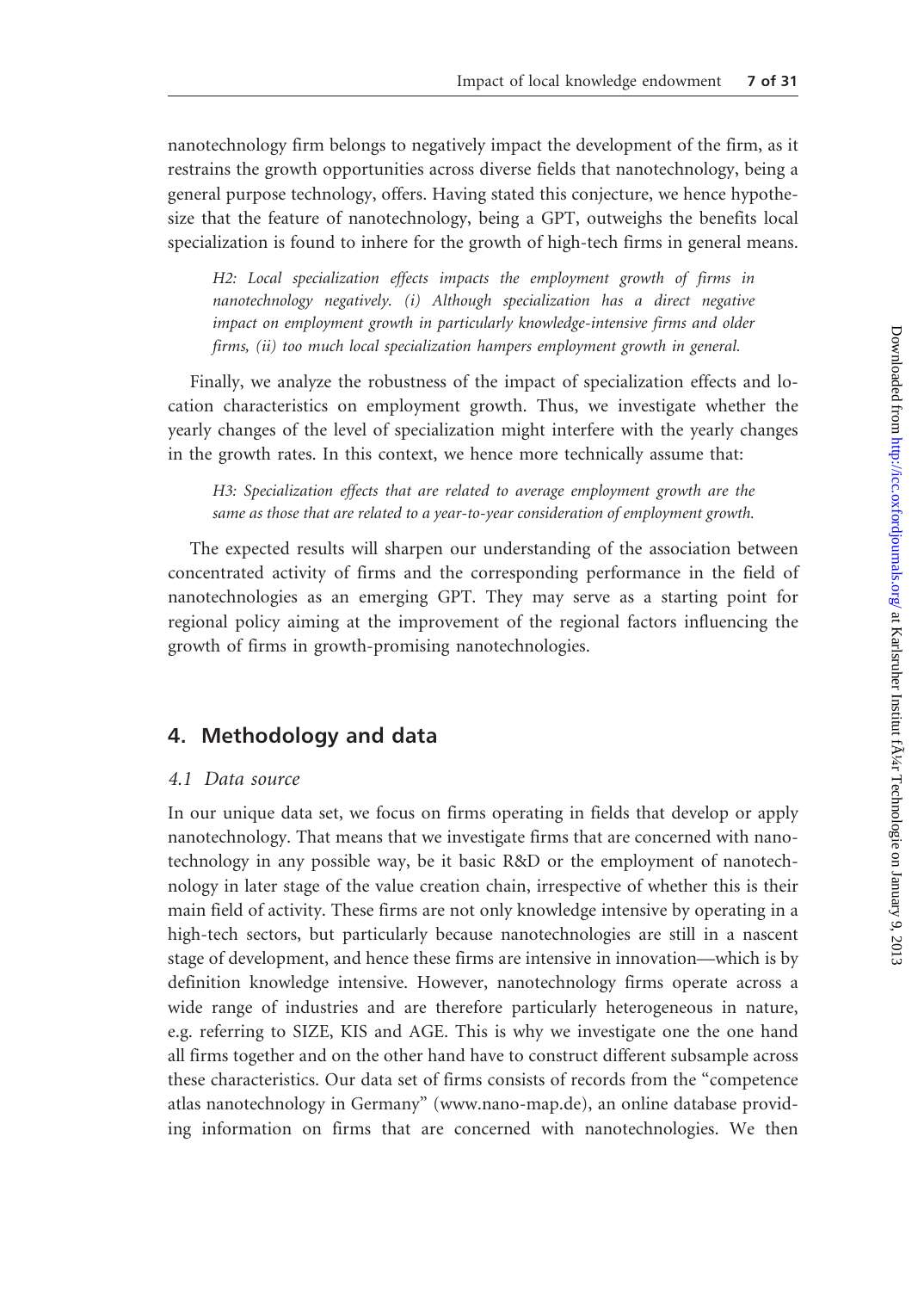conducted an online survey in 2011, asking the firms for information on employment numbers for different years, profits, year of foundation, zip code, and their industry affiliation (i.e. NACE classification of the 2-digit and 3-digit industry affiliation) on the basis of their main products. This is particularly necessary because nanotechnology as GPT does not constitute a single industry, but is present in a wide range of different industries. In all, 216 of 1950 contacted firms answered, which gives a response rate of 11.1%. The non-response bias (respectively t-test) is a commonly used method (e.g. [Wooldridge, 2010](#page-27-0)) to ensure whether our firm sample is not prone to sample selection. We run a t-test for the two groups of interest, i.e. early and later answering firms, the latter ones representing the firms that will never provide a response. The corresponding P-values are non-significant for both, the number of employees and the profits, indicating that our firm sample is representative of the entire population. In doing so, the independent samples t-test compares the difference in the means from the two groups with a given value (usually 0). In this vein, we split our firm sample into two groups: (i) response at an early stage (first wave of survey) and (ii) response at a later time (second wave of survey). The t-test statistics obviously show that there are neither in the case of number of employees nor in the case of profits significant differences between the two groups. The results indicate that there is no statistically significant difference between the mean values for the first wave and the second wave of survey  $(t = 1.1866$ ,  $P = 0.2371 > 0.05$ ). In other words, the firm sample is not prone to sample selection. The level of analysis within our survey is the geographical level of planning regions ("Raumordnungsregionen"). Germany consists of 97 planning regions. This level is chosen, as it is particularly suited to approximate spatial and functional interrelations between core cities and the corresponding hinterland [Bundesamt für Bauwesen und Raumordnung (BBR) 2001]. Therefore, they are homogeneous and comparable entities, which are large enough to assume that spillovers are intraregional, and hence no connection between the different regions has to be included in our estimations [\(Audretsch and Dohse, 2007](#page-25-0)). It has to be mentioned that the nano firms in our sample are not equally distributed: of the 97 planning regions, the nanotechnology firms in our sample are located in 62 different regions, some of them hosting a multitude of firms.<sup>1</sup> [Figure 1](#page-8-0) displays this distribution. The data for the regional part of the analyses, i.e. mainly the employment data for the corresponding planning regions, come from the Federal Employment Agency (Bundesagentur für Arbeit), statistics of employees subject to social insurance contributions and from the Federal Office for Building and Regional Planning [BBR, Indikatoren und Karten zur Raumund Stadtentwicklung in Deutschland und in Europa (INKAR)].

<sup>&</sup>lt;sup>1</sup>In all, 62 different regions: average 3.8; max 18; and min 1.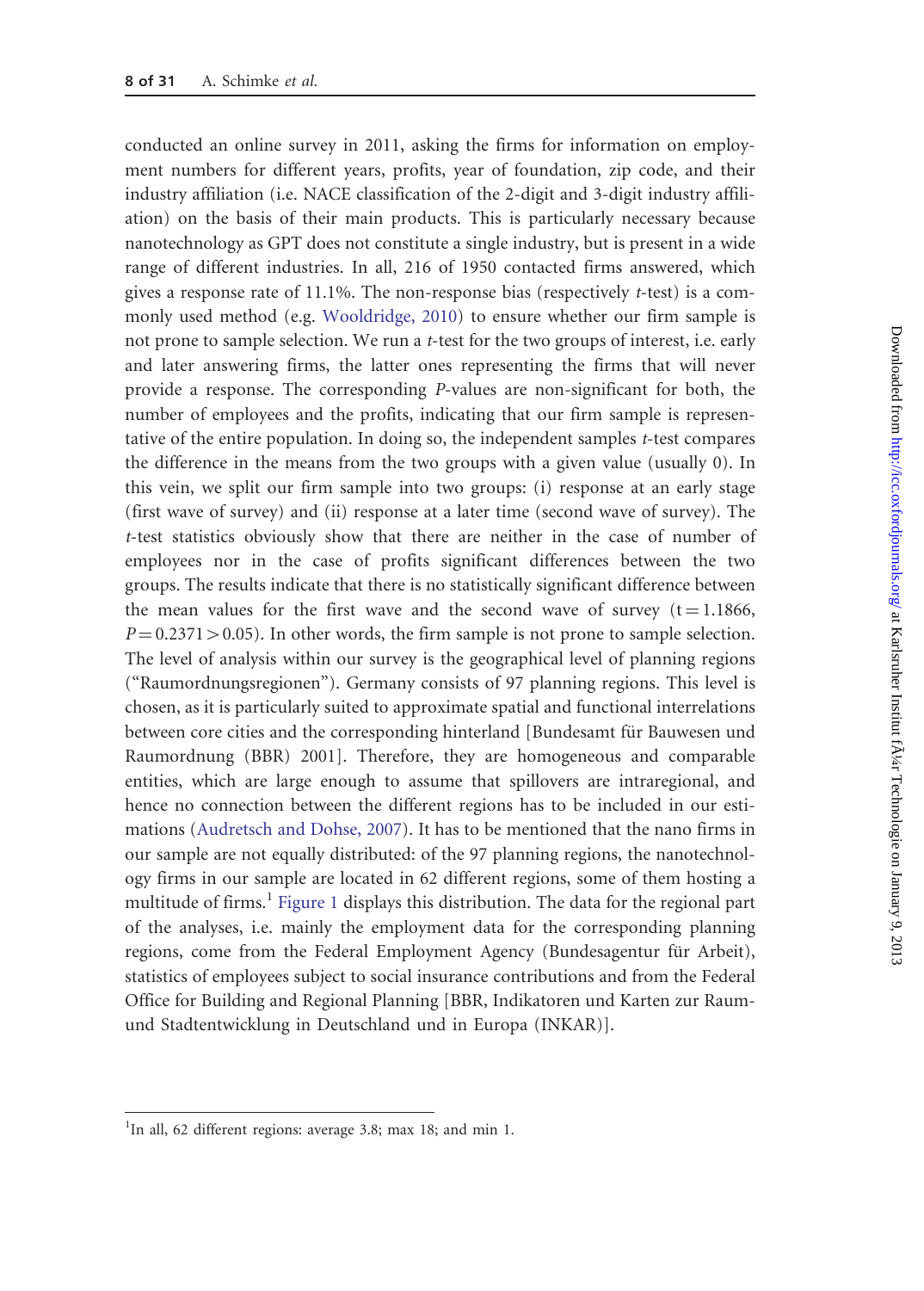<span id="page-8-0"></span>

Figure 1 Distribution of answering nano firms across Germany.

# 4.2 Dependent variable

Before starting with the regressions, an operationalization of the term firm growth is necessary. There is a wide range of definitions that deal with firm growth. Garnsey et al. ([2006:](#page-26-0) 11) suggest that "firms' growth can be measured in terms of input (e.g. employees), in term of value of the firm, and in terms of output (e.g. turnover, profit)." In our analyses, we use the growth measure of the growth of employees. We hence define our dependent variables by measuring the log form of employment growth as the ratio of the year t (respectively 2010) to year t-1 (respectively 2006). The variable values for the year of the financial crisis, 2008, were replaced by the average (i.e. mean value) of the other available years' values. More precisely, it might be that the stochastic properties of the growth rates exhibit entirely different growth features as in the other years of the studied period. In other words, growth events (i.e. growth rates) during the financial crises (respectively 2008) seem to occur with a significantly higher probability to follow extreme growth events. Nevertheless, in some cases number of employees is completely missing for all years. Hence, we are not able to replace these missing values.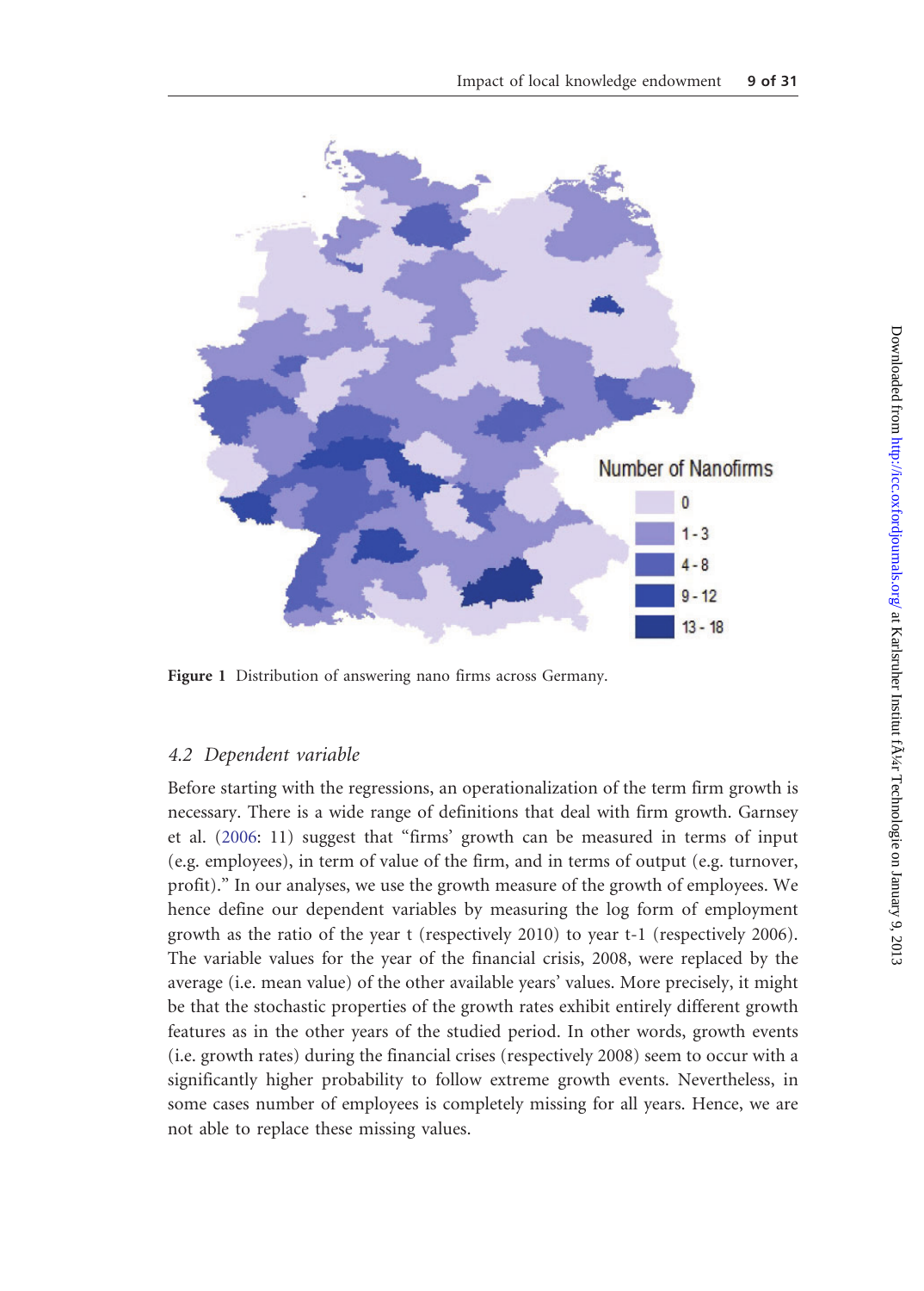#### 4.3 Explanatory variables

Regarding our hypotheses, we use several independent variables. These variables display firm-specific and location-specific characteristics. The firm-specific variables reflect rather usual factors found to influence employment growth, such as firm size, age, and industry affiliation. Location-specific variables by contrast shall reflect the knowledge characteristics that are specific to the environment the firm is located in. An overview of the description of explanatory variables is given in [Table 1,](#page-10-0) and the independent variables are discussed as follows:

#### 1. Firm-specific characteristics

The SIZE-dummy controls for the size of the firm, as smaller firms more intensively and more frequently rely on knowledge spilling over for generating new knowledge and innovative activity than larger firms [\(Audretsch, 1998\)](#page-25-0). We hence assume small and medium-sized firms ( $SIZE = 1$ ) to benefit differently from location-specific characteristics than larger ones ( $SIZE = 0$ ). KIS is an industry-dummy, indicating whether a firm belongs to a particularly knowledge-intensive sector within the sample (KIS = 1, high-KIS) (KIS = 0, low-KIS).<sup>2</sup> KIS is constructed by the share of "knowledge workers" in an industry's labor force, which is measured by the share of employees with a university degree. Sectors with an above-average share of knowledge workers are hence seen as knowledge intensive (see [Audretsch and Dohse,](#page-25-0) [2007\)](#page-25-0). We use this dummy to be able to distinguish between firms that are operating in above average knowledge-intensive industries among our sample of firms and hence especially prone to knowledge spillovers as positive externality raising their productivity. Moreover, high-KIS firms should be able to better incorporate, i.e. to use the knowledge that is spilling over, as it is widely accepted that firms that are themselves active in knowledge processing and production exhibit a high absorptive capacity ([Cohen and Levinthal, 1990\)](#page-25-0). We expect location, hence, to have a more relevant, positive influence on high-KIS firms. We investigate whether firm age (AGE) is an initial trigger for firm growth in nanotechnology. Age is consistently found to be a relevant impact factor on firm performance ([Coad, 2010](#page-25-0)). As we assume that the impact of local knowledge characteristics on firm growth depends on firm characteristics, we use the modal age of the firms in our sample as cut-off point for creating a subsample of young and older firms each. Hence, we use KIS, AGE, and SIZE of nanotechnology in form of a dummy to be able to introduce different subsamples and investigate the particular role of location-specific characteristics, given differing firm-specific characteristics.

<sup>&</sup>lt;sup>2</sup>Although it is natural to assume most of the firms in nanotechnologies to be intensive in knowledge as nanotechnologies definitely are considered as high tech, this is not what we expect from our data. We surveyed firms that are processing nanotechnologies in which way whatsoever. Subsequently, it might well be that the main activity of the firm is not in a high-tech sector.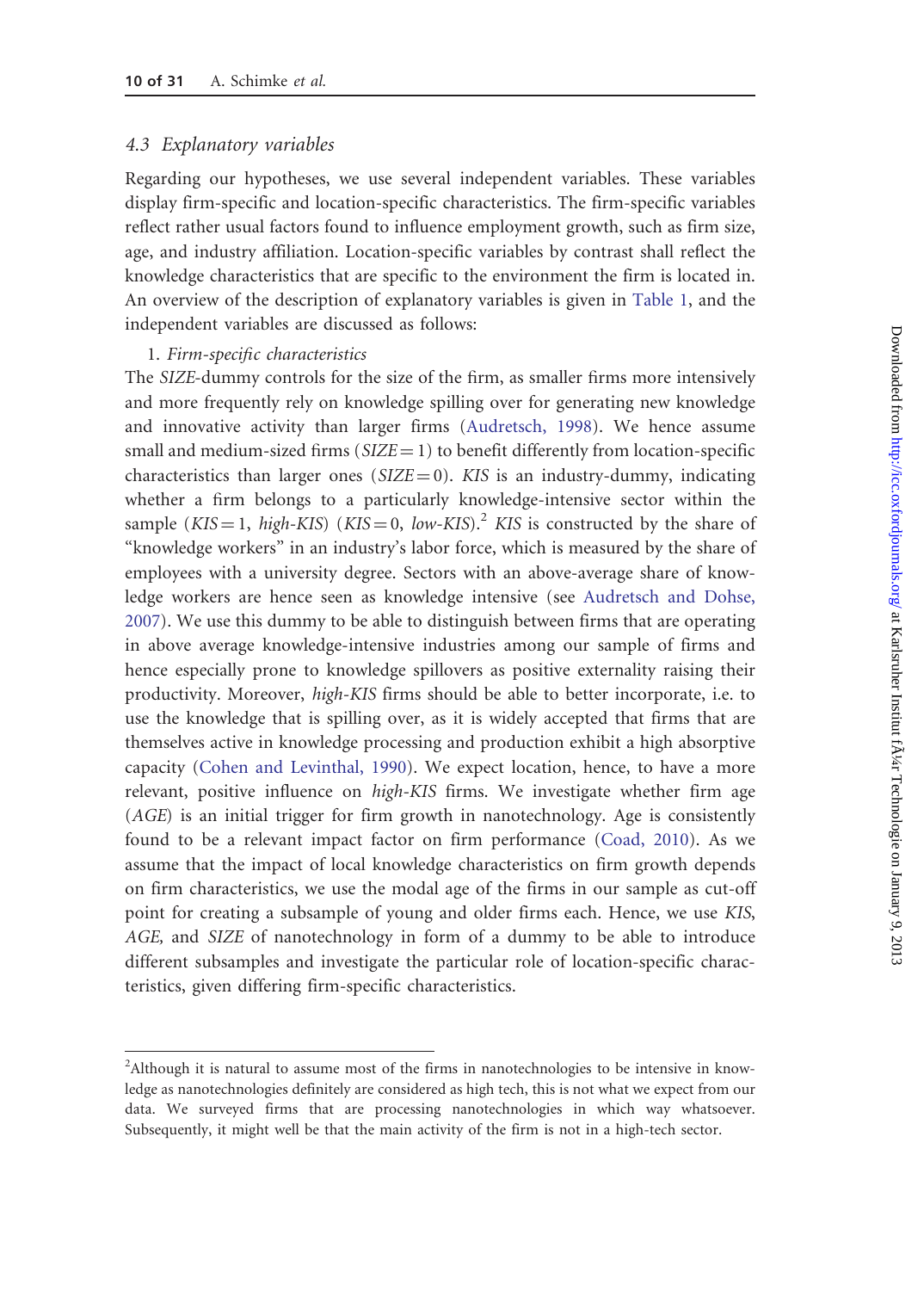| Category                              | Variable       | Description                                                                                                                                                                                                                                                      |
|---------------------------------------|----------------|------------------------------------------------------------------------------------------------------------------------------------------------------------------------------------------------------------------------------------------------------------------|
| Firm-specific<br>characteristics      | <b>SIZE</b>    | Small and medium enterprises, defined as those with less than<br>251 employees (SME = 1).                                                                                                                                                                        |
|                                       | <b>KIS</b>     | Firms in sectors with an above-average share of employees with<br>university degree are knowledge intensive $(KIS = 1)$ .                                                                                                                                        |
|                                       | AGE            | Age of the firm in terms of years since foundation. Cut-off point<br>used to distinguish between young and old firms is modal age.                                                                                                                               |
| Location- specific<br>characteristics | HQ             | Region exhibits a share of highly qualified employees with uni-<br>versity degree in the top quartile.                                                                                                                                                           |
|                                       | <b>INDDENS</b> | Measures industry density (employees in industry per $km2$ ) in a<br>region, catchall variable for agglomeration effects.                                                                                                                                        |
|                                       | <b>IND</b>     | Absolute employment in the firms' industry in its region,<br>pointing to the actual strength of the firm's industry in the<br>considered region                                                                                                                  |
|                                       | <b>STUD</b>    | Absolute number of students in the considered region.                                                                                                                                                                                                            |
|                                       | R&D<br>LQ      | Absolute number of employees in R&D in considered region.<br>The location quotient (LQ) is calculated by the ratio of the share<br>of employees of a region i in industry j, divided by the total<br>share of employees in this very field in the whole country. |

<span id="page-10-0"></span>Table 1 Description of explanatory variables

2. Location-specific characteristics and the nature of the regional knowledge base The location-specific variables refer to the role of locations, particularly to possible knowledge spillovers generated in the region. With HQ, we introduce a region dummy referring to whether a region exhibits a share of highly qualified (HQ) employees in the top quartile, measured by employees with university degrees. The industry (IND) variable, by contrast, displays the absolute number of employment employees in the firms' industry in its region. In both, the HQ and IND, we hence implicitly assume that the regional human capital displays the regional knowledge resources, which is commonly done, as knowledge can be considered as incorporated in individuals who are able to process it ([Rigby and Essletzbichler, 2002](#page-27-0)).<sup>3</sup> The distinction between these two variables is useful, as the HQ dummy is a relatively general measure of knowledge intensity in the region, whereas IND is more

<sup>&</sup>lt;sup>3</sup>We hence subsequently treat human capital as proxy for knowledge resources, bearing in mind the remark by [Audretsch and Dohse \(2007\)](#page-25-0) that although the interpretation of the average level of human capital in a region proxying local knowledge resources as part of the local firm's productions function is straightforward, it remains still abstract, as it lacks a mechanism by which human capital actually contributes to higher growth (see also [Rauch, 1993\)](#page-27-0).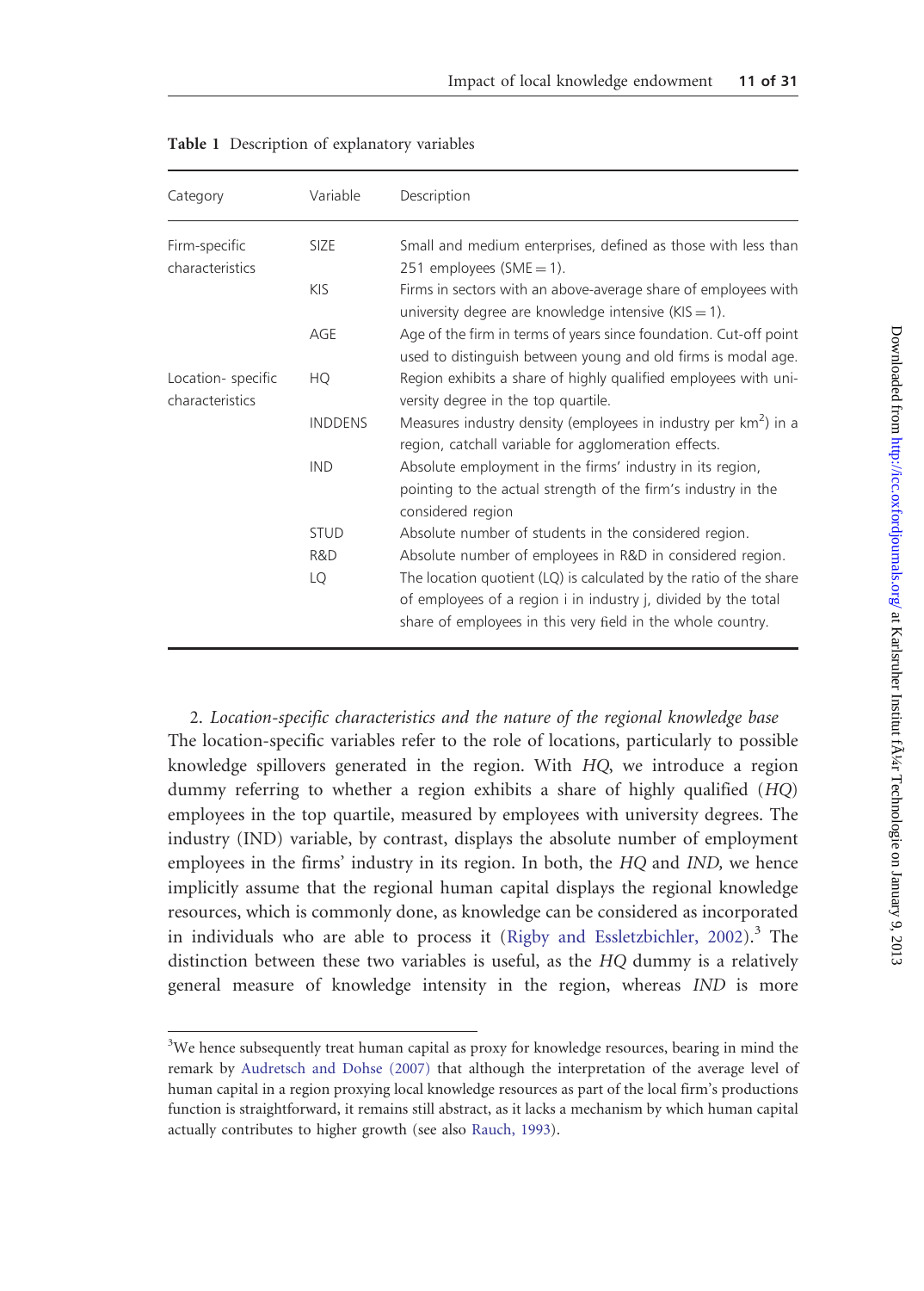specialized, pointing to the actual strength of the firm's industry in the considered region. We expect both to have a positive influence on firm growth. INDDENS by contrast is a catchall region-specific variable catching agglomeration effects in general by displaying the industry density (INDDENS) of a region to improve the model fit. It measures the number of industry employees subject to social insurance contributions per square metre in the respective region. A further standard measure capturing regional knowledge resources is the presence of a university in a region, as universities are at the same time supportive and necessary for regional innovation and economic development [\(Feldman and Kogler, 2010](#page-26-0)). Research results are open to the public and ready to be exploited as knowledge spillovers. We therefore use the absolute number of students (STUD) in a region. As we expect knowledge spillovers to increase with available knowledge resources, STUD should have a positive impact on firm growth. A similar argumentation holds for R&D, a variable displaying the share absolute number of employees mainly concerned with R&D in a region. The knowledge inherent in and produced by human capital (mainly) concerned with R&D is likely to be another source of knowledge spillovers. The specialization (Location Quotient, LQ) variable measures region-specific knowledge resources and refers to the characteristics of the knowledge within a region. It is constructed using employment data, corresponding to the industry in which the Erm operates. Location quotient is calculated by the ratio of the share of employees of a region in the industry into which the nanotechnology firms classified itself, divided by the total share of employees in this field in the whole country: $4$ 

$$
LO_{i,j} = \frac{\frac{Employee \sin region \ i \ in industry \ j}{Employee \ in Germany \ in industry \ j}}{\frac{Employee \sin region \ i}{Employee \ in region \ i}} = \text{LQ}
$$

LQ indices are usual measures for specialization externalities [\(Paci and Usai, 1999](#page-27-0)). For the empirical analysis, we use a standardization, making the index symmetric and easier to interpret by using the formula  $LQ = 100^* (LQ^2 - 1)/(LQ^2 + 1)$ , which con-strains possible values within the interval (-100,100) (see [Vollrath, 1991;](#page-27-0) [Grupp,](#page-26-0) [1994\)](#page-26-0). Values above 0 hence indicate an above average, values below 0 below average specialization. Following our hypotheses, we expect LQ to influence the growth of firms. [Table 1](#page-10-0) pictures the different explanatory variables and a short description of variables. In general, we distinguish between firm-specific characteristics (SIZE, AGE, and KIS) and locations-specific characteristics (HQ, INDDENS, IND, STUD, R&D, and LQ).

<sup>&</sup>lt;sup>4</sup>Note that, for reasons of readability, LQ will be used instead LQ\_ij.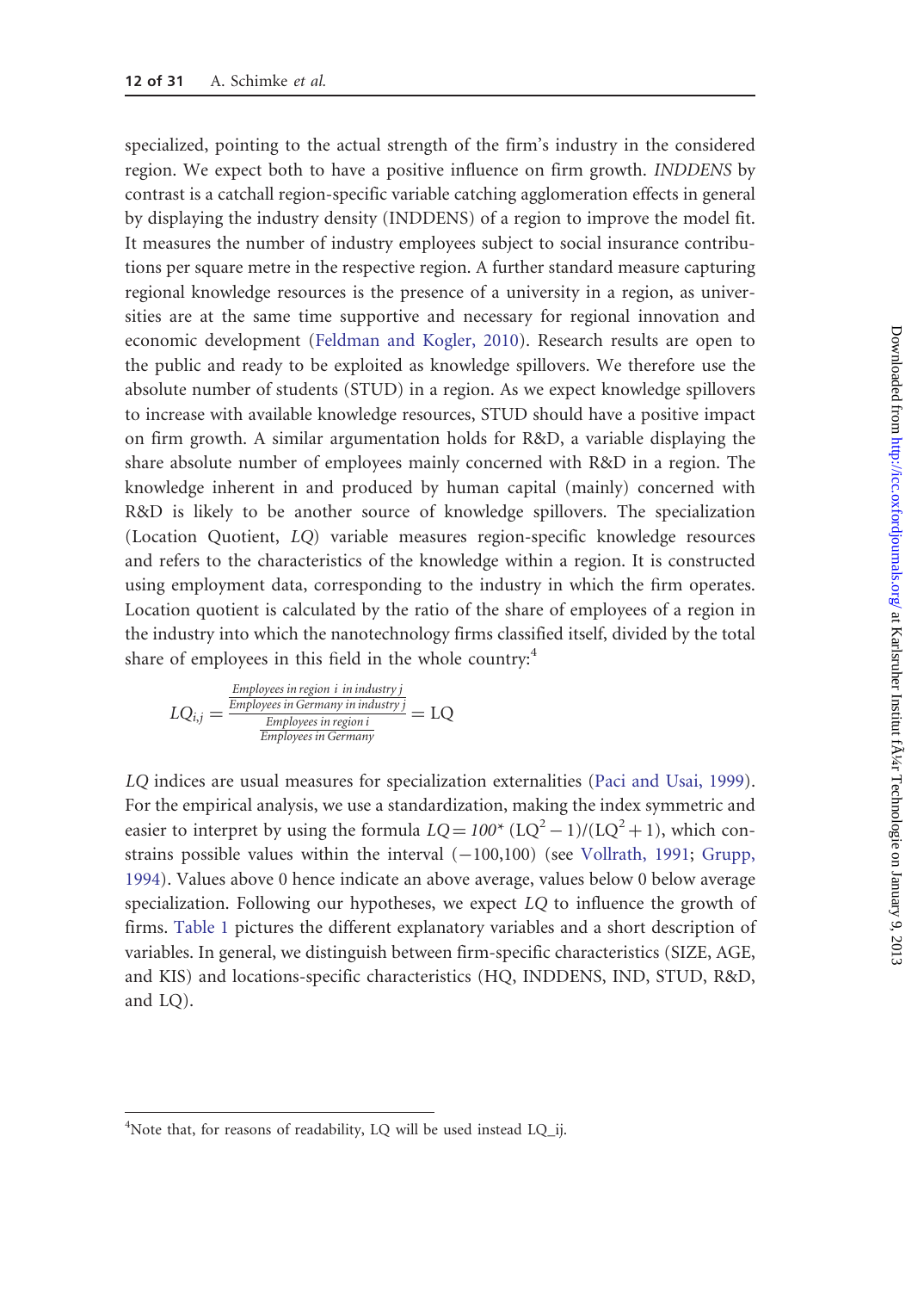| Category    | Subsample            | Description                          | Frequency | Share |
|-------------|----------------------|--------------------------------------|-----------|-------|
| <b>SIZE</b> | <b>SME</b>           | 1 < x < 250                          | 144       | 66.6  |
|             | Large sized          | >250                                 | 72        | 33.4  |
| $KIS^*$     | High-KIS $(KIS = 1)$ | Above average share of R&D employees | 178       | 82.4  |
|             | Low-KIS $(KIS = 0)$  | Below average share of R&D employees | 38        | 17.6  |
| $AGE***$    | Younger              | $\leq$ 8 years (modal age)           | 42        | 19.5  |
|             | Older                | >8 years (modal age)                 | 174       | 80.5  |

Table 2 Firm-specific characteristics

\*Measure based on [Audretsch and Dohse \(2007\)](#page-25-0).

\*\*Cut-off point in terms of younger/older firms: Modal age of 8 years since foundation.

#### 4.4 Descriptive statistics and stochastic properties

The final database consists of 216 firms. The descriptive statistics for the used variables are given in [Table A1](#page-28-0) (in the appendix). In respect to the different stochastic properties of the entire sample, the variables  $SIZE$ , KIS, and  $AGE<sup>5</sup>$  are hence used to distinguish between the different subsamples. Table 2 shows the number of firms differentiated by different firm size classes, knowledge-intensive sectors, and age groups.

Firms classified as SME are defined as those with less than 251 employees (European Commission 2003). Obviously, SME firms are overrepresented in our sample. However, this is in line with the overall distribution of firms across size, regardless of their technological background: actually, there are more SME than larger firms in nanotechnology. More particularly, nano firms are mostly SMEs and more seldom larger firms (Schnorr-Bäcker, 2009), which is why our sample represents the population well. Hence, the share of SMEs in the studied sample matches approximately the share in reality. Table 2 moreover shows the share of firms differentiated  $KIS^6$  (i.e. the most knowledge-intensive sectors) and  $AGE$ (i.e. younger and older firms). Additionally, Table 2 pictures that our sample consists of an above average number of firms active in knowledge-intensive sectors (KIS). Finally, we distinguish our sample between younger and older firms. The cut-off point in terms of younger and older firms is represented by the modal age of 8 years

<sup>&</sup>lt;sup>5</sup>A majority of previous research tends to emphasize that younger firms exhibit higher growth rates than their larger counterparts [\(Jovanovic, 1982\)](#page-26-0) and firm growth decreases with firm age [\(Acs and](#page-25-0) Müeller, 2008; [Coad, 2010](#page-25-0)). In this context, the discussion on different age groups becomes apparent. A challenging task is still the cut-off point in terms of younger and older firms.

<sup>&</sup>lt;sup>6</sup>The firms in our sample operate across 10 different nanotechnology fields: average 2.1; max 7; and min 1.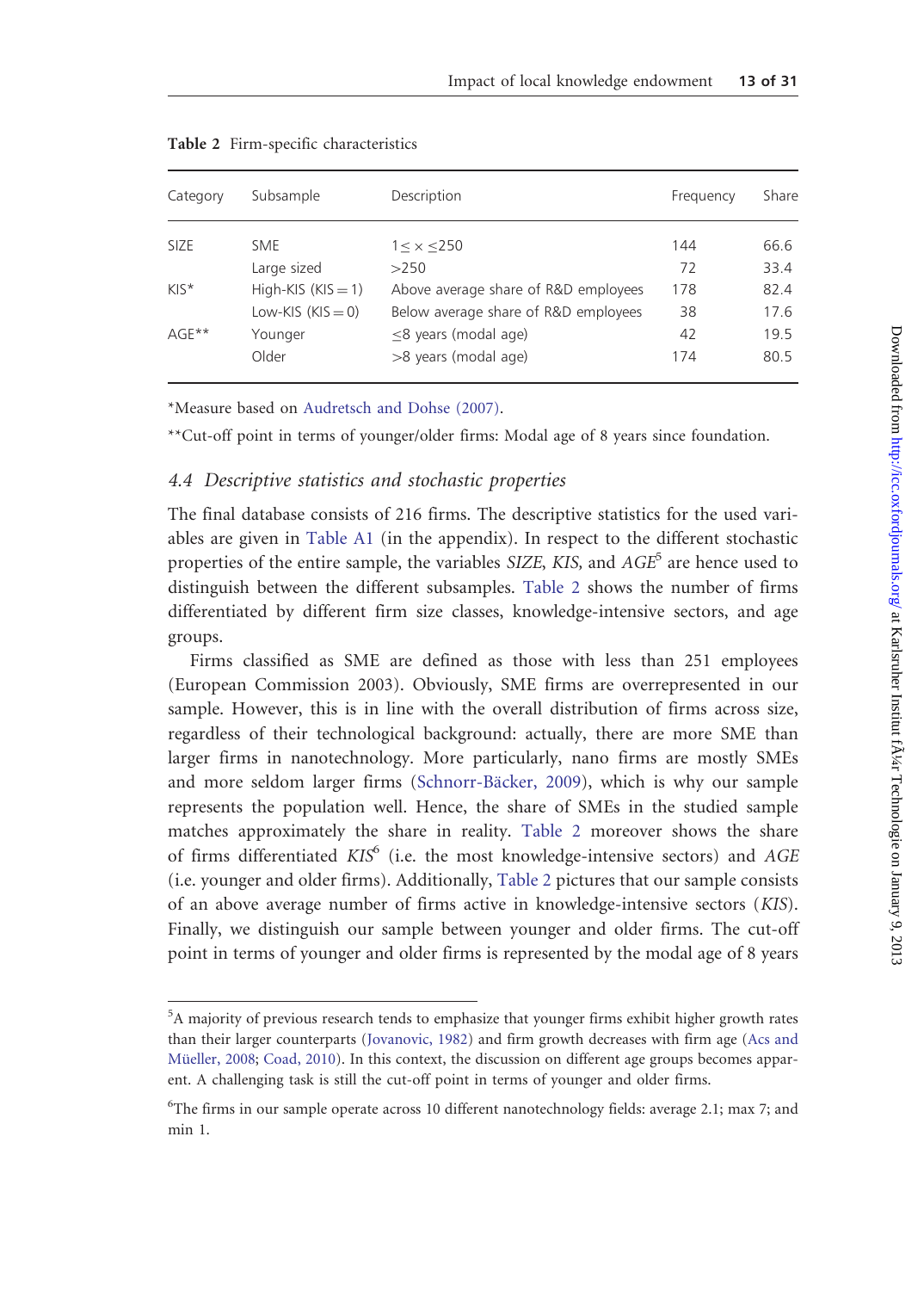[\(Huergo and Jaumandreu, 2004;](#page-26-0) [Fagiolo and Luzzi, 2006](#page-25-0)). In this vein, the distinction between different age groups provides additional information on the growth process. To sum up, the firm sample operates across a wide range of industries and is therefore particularly heterogeneous in nature, e.g. referring to SIZE, KIS, and AGE. Therefore, we run independent group t-tests to test the different specifications (i.e. SIZE, KIS, and AGE) against each other. In the case of the different firm SIZE classes, the t-statistic is -2.4202 with 214 degrees of freedom. The corresponding two-tailed P-value is 0.0163, which is less than 0.05. The same is true for the different AGE classes, i.e. t-statistics is -2.6107 with 214 degree of freedom and a corresponding two-tailed P-value of 0.0097. Finally, we conclude that the difference of means in growth rates between SME/larger firms and younger/older firms is different from 0. Surprisingly, in the case of knowledge-intensive sectors  $(KIS = 1/KIS = 0)$ , the mean difference of KIS = 1and KIS = 0 is not different from 0 (i.e.  $t = 0.0187$ ; df = 214 and  $P$ -value  $= 0.9851$ ). We are nevertheless convinced that these subsamples operate on different frequencies and are differently influenced by location-specific characteristics (see [Audretsch and Dohse, 2007](#page-25-0)).

#### 4.5 Regression approach and model fit

First, we set up a regression approach using OLS estimation (see equations 1 and 2) to analyze the average growth of firm. As independent variables, all the described variables are used. We use the standard regression approaches, as it can be expected that our residuals are approximately normally distributed. There is no evidence for a deviation from a normal distribution in our data. We also do not find other problems, such as heteroscedasticity for our regressions with the logarithm of relative growth as dependent variable. [Reynolds](#page-27-0) et al. (1994) and more recently [Audretsch](#page-25-0) and Dohse  $(2007)$  developed an estimation approach that includes location-specific determinants of growth, which we will build on for investigating whether firm growth in nanotechnology is affected by different location-specific characteristics. Again, we analyze the average growth effect of these independent variables. For our investigation, we run the log-level model. In the log-level model,  $100^{\ast}\alpha_1$  is sometimes called the "semi-elasticity" of y with respect to x. ([Wooldridge, 2010:](#page-27-0) 45). First, we primarily investigate the impact of indicators on the average growth (from 2007 to 2010) of employment. In our equations, LOCATION stands for the various measures of location-specific characteristics. In our case, we use HQ, INDDENS, IND,  $STUD$ , and  $R\&D$ . We set up regressions for subsamples of different firm size classes  $(SIZE)$ , knowledge-intensive sectors  $(KIS)$ , and different age groups  $(AGE)$  all using the following model:

$$
(\log(empl_{2010}) - \log(empl_{2007}))_j = a_o + \sum_{k=1}^{5} a_k LOGATION_{kj} + a_o SIZE_j + a_7AGE_j + a_8 KIS_j + \varepsilon_j
$$
 (1)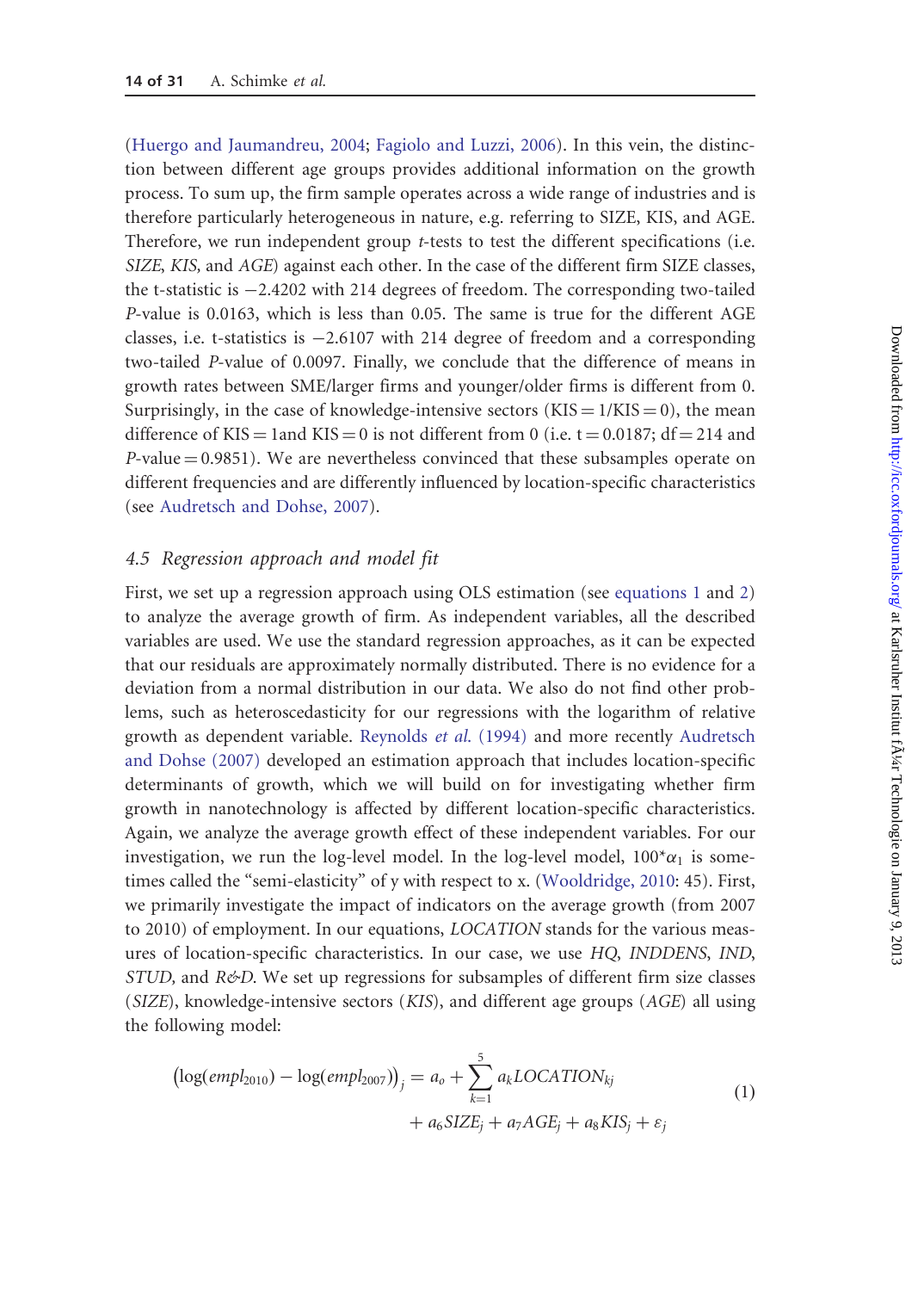Equation (1) shall preliminarily investigate whether former findings in the literature on the relationship between location characteristics (as discussed earlier in the text) and employment growth hold for the studied case. The employment of the specialization effect might catch some of these effects, which is why we analyze this basic model first. However, in equation (1), the degree of specialization of the local knowledge base is still neglected. As we assume that regional specialization has an influence on nano firm, we add the LQ measure as well as its squared term  $LQ^2$ . Thus, we investigate the impact of indicators on the average growth (from 2007 to 2010) of employment:

$$
\left(\log(empl_{2010}) - \log(empl_{2007})\right)_j = a_o + a_1 LQ_j + a_2 LQ_j^2 + \sum_{k=3}^7 a_k LOCATION_{kj} + a_8 SIZE_j + a_9 AGE_j + a_{10} KIS_j + \varepsilon_j
$$
\n(2)

Third, we analyze the robustness of the impact of specialization and location characteristics on employment growth. Thus, we change the perspective from average growth to a year-to-year consideration of growth. We investigate whether the yearly changes of the level of specialisation might interfere with the yearly changes in the employment growth rates. This means, if growth in 1 year depends on an increasing level of specialization or not, the relationship between current employment growth and previous specialization might be a direct effect or an indirect effect. As things stand, specialization effects are yet proved for average employment growth. Hence, it is not known whether specialization effects also occur for yearly changes (short-run consideration). It has also not been proven that year-to-year specialization effects do exhibit employment growth. To prove this, it would be necessary to disentangle this dynamic effect, we conduct a cross-sectional time-series model. Hence, we estimate firm growth using cross-sectional time-series estimation the fixed effects model. In particular, we run the model to gain a more detailed insight on individual characteristics that may contribute to the predictor variable and to control for unknown heterogeneity. More information on the panel dimension of the panel data and, specifically on, the time variation of each variable is given in [Table A2](#page-28-0) (in the appendix). To decide whether the fixed effects model is suitable (probably using random effects model), we perform the Hausman test. We do not fail to reject the null hypothesis and conclude that fixed effect model is appropriate (Prob  $>$ chi<sup>2</sup> is significant). To see whether time fixed effects are needed when running a fixed effects model, we run the joint test to see whether the dummies for all year are equal to 0 (i.e. if they are not, then time fixed effects are needed). We reject the null hypothesis that all year coefficients are jointly equal to zero, therefore time fixed effects are needed in the panel specification (i.e.  $Prob > F$  is significant). Furthermore, we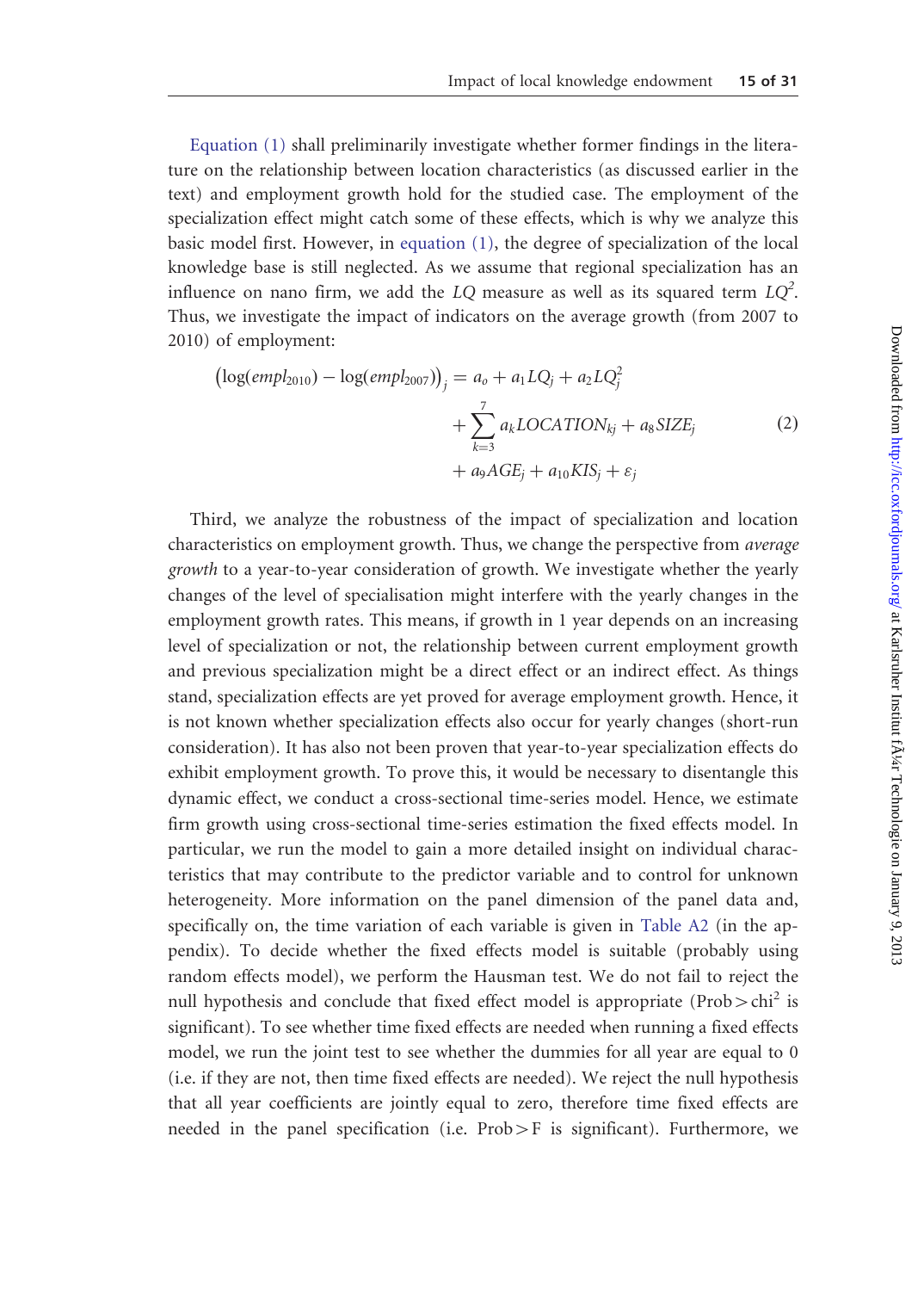conduct one regression set for all firms together and then two other regressions for each of SIZE, KIS, and AGE subgroups separately. Hence, our equation (3) follows as:

$$
\log(empl)_{it} = a_o + a_1 LQ_{it} + a_2 LQ_{it}^2 + \sum_{k=3}^{7} a_k LOGATION_{k,it} + c_i + \varepsilon_{it}
$$
 (3)

Finally, we test for multicollinearity (see appendix correlation matrix and VIF-test in [Tables A3](#page-29-0) and [A4\)](#page-30-0) and endogeneity. Moreover, we use the first year value in 2006 (or the first available value) of observation as independent variables in the case of H1 and H2. Some of our independent variables are correlated such as HQ and STUD  $(r=0.6294***)$  and HQ and R&D with  $r=0.5931***$ . HQ represents the share of highly qualified employees with university degree in the region that might be captured by STUD or R&D. Hence, we set up different regression models.

# 5. Results and interpretation

In the following section, we will discuss the main findings of the regression analyses and present the interpretation. The regression results are reported in [Tables 3–5.](#page-16-0)

#### 5.1 Location characteristics (Hypotheses 1)

As we want to especially gain information on the location characteristics that contribute to the growth of nano firms, we differentiate between the characteristics of the structure of the region a firm is located in. We preliminary assume that location characteristics do influence employment growth of nano firms. Furthermore, we suggest that the impact of location characteristics on specific knowledge-intensive sectors, firm size, and firm age classes matters here. The results for the regression analysis are presented in [Table 3.](#page-16-0) In our analysis, we use the following location-specific characteristics (as described in Section 4.3): HQ, INDDENS, IND, STUD, R&D, and the control variables SIZE, KIS, and AGE. For some of the region-specific characteristics, we find significant results.

In the first step, we find significantly negative coefficients for the AGE of firms. This especially holds for the subsamples of all firms and smaller firms. Older firms are hence less likely to show higher growth than younger firms, which is in line with the findings of many other scholars before. It can be seen as "stylized fact" that growth tends to decline with firm age ([Audretsch and Dohse, 2007\)](#page-25-0). Older firms are characteristically more routinized, more inert, and less able to adapt [\(Coad,](#page-25-0) [2010\)](#page-25-0). In contrast, we find a positive effect of SIZE for both age classes. Against the expectation that firm growth decreases as the firm becomes larger (stylized effect), we find a positive coefficient. The positive coefficients suggest that employment growth tends to increase as the firm becomes larger.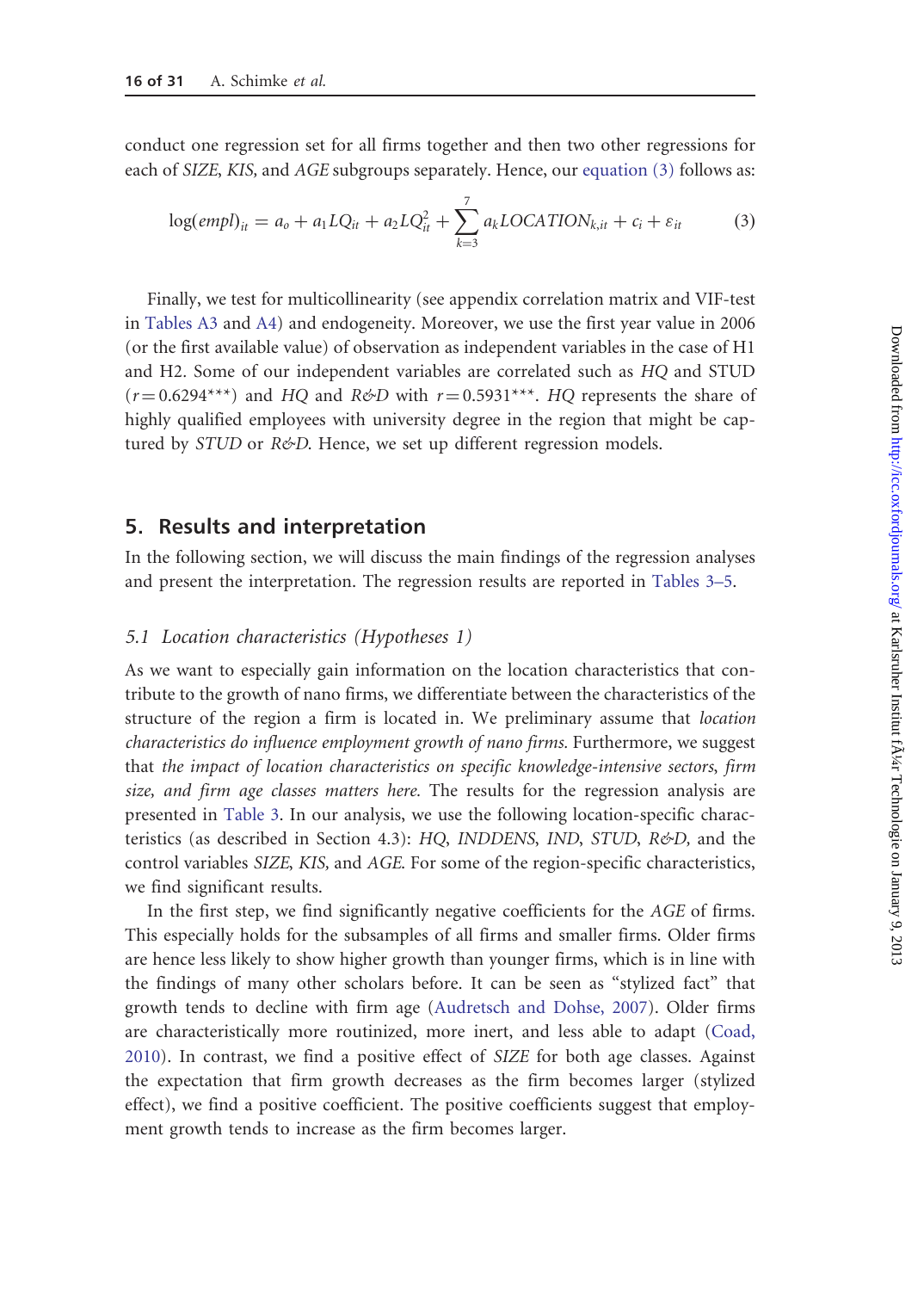<span id="page-16-0"></span>

| ariables     | (I) All firms<br>EMP       | (II) SME<br>EMP                                                         | (III) Larger firms<br>EMP | $(10)$ KIS = 1<br>EMP                                          | $(X)$ KIS = 0<br>EMP                             | (VI) Younger<br>EMP                            | (VII) Older<br>EMP     |
|--------------|----------------------------|-------------------------------------------------------------------------|---------------------------|----------------------------------------------------------------|--------------------------------------------------|------------------------------------------------|------------------------|
|              | $0.219**$ (0.0918)         | $0.198*(0.119)$                                                         | 0.233(0.169)              | $0.250**$ (0.106)                                              | $-0.0415(0.123)$                                 | $0.540*(0.298)$                                | 0.143(0.0906)          |
| NDDENS       | 0.000164 (0.000733)        | 0.00121 (0.00116)                                                       | $-0.00162(0.00104)$       | $-1.65e-05(0.000872)$                                          | 0.00104(0.00109)                                 | $-0.000605(0.00279)$                           | 6.25e-05 (0.000594)    |
|              | $-1.85e-07$ (3.20 $e-07$ ) | 5.69e-08 (3.48e-07)                                                     | $-3.69e-07$ (3.56e-07)    | $-1.08e-07$ (3.13e-07)                                         | $-2.27e-05***$ (6.99e-06) $-8.28e-06$ (1.63e-05) |                                                | $-1.55e-07$ (3.37e-07) |
| STUD         | $-9.10e-07$ $(8.87e-07)$   | $-1.21e-06(1.23e-06)$                                                   | $-1.29e-06(1.35e-06)$     | $-8.60e-07(9.30e-07)$                                          | $-2.38e-06*$ (2.40e-06)                          | $-1.84e-06$ (3.66e-06)                         | $-9.13e-07(8.08e-07)$  |
| R&D          |                            | $-4.48e-06**$ (2.05e-06) $-5.30e-06*$ (3.00e-06) $-4.84e-06$ (3.43e-06) |                           | $-4.74e-06**$ (2.38e-06) $-3.66e-06$ (3.18e-06)                |                                                  | $-1.13e-05*$ (6.44e-06) $-2.90e-06$ (1.97e-06) |                        |
| SIZE         | $0.153***$ (0.0556)        |                                                                         |                           | 0.108 (0.0807)                                                 | 0.143(0.104)                                     | $0.345*(0.188)$                                | $0.105*$ (0.0610)      |
|              | 0.00526 (0.0577)           | $-0.0260(0.0841)$                                                       | 0.0154(0.0572)            |                                                                |                                                  | 0.0199 (0.186)                                 | 0.0111(0.0637)         |
| AGE          | $-0.0010***$ (0.0004)      | $-0.00359*$ (0.00193)                                                   |                           | $-0.000127(0.000458) -0.000328(0.000533) -0.0006635(0.000623)$ |                                                  |                                                |                        |
| Constant     | $-0.0114(0.0668)$          | $0.213**$ (0.0833)                                                      | 0.110(0.0960)             | 0.0289(0.106)                                                  | 0.220(0.137)                                     | $-0.128(0.235)$                                | 0.0156 (0.0668)        |
| Observations | 216                        | 134                                                                     |                           |                                                                | 55                                               | 42                                             | 174                    |
| R-squared    | 0.063                      | 0.056                                                                   | 0.101                     | 0.060                                                          | 0.464                                            | 0.171                                          | 0.033                  |

| l<br>$\overline{a}$                                                                                  |
|------------------------------------------------------------------------------------------------------|
|                                                                                                      |
| $\frac{1}{2}$<br>$\frac{1}{2}$                                                                       |
| Fi en                                                                                                |
| ֖֖֖֖֧ׅ֧ׅ֧ׅ֧ׅ֖֧ׅ֖֧֖֧֚֚֚֚֚֚֚֚֚֚֚֚֚֚֚֚֚֚֚֚֚֚֚֚֚֚֚֚֚֚֚֡֝֝֬֝֬֝֬֝<br>$\sim$ $\sim$ $\sim$                  |
| Company of the Company<br>֚֘֝֬<br>֖֖֖֖֖֖֖֧ׅ֖֖֧ׅ֪ׅ֖֧֪ׅ֖֧֪ׅ֖֧֚֚֚֚֚֚֚֚֚֚֚֚֚֚֚֚֚֚֚֚֚֚֚֚֚֚֚֚֚֚֚֚֬֝֝֝֬֝֬֝֬ |
| 、こく                                                                                                  |
| ו<br>ו<br>l                                                                                          |

Standard errors in parentheses. Standard errors in parentheses.

\*\*\* $P$ <0.01, \*\* $P$ <0.05, \* $P$ <0.1. \*\*\*P<0.01, \*\*P<0.05, \*P<0.1.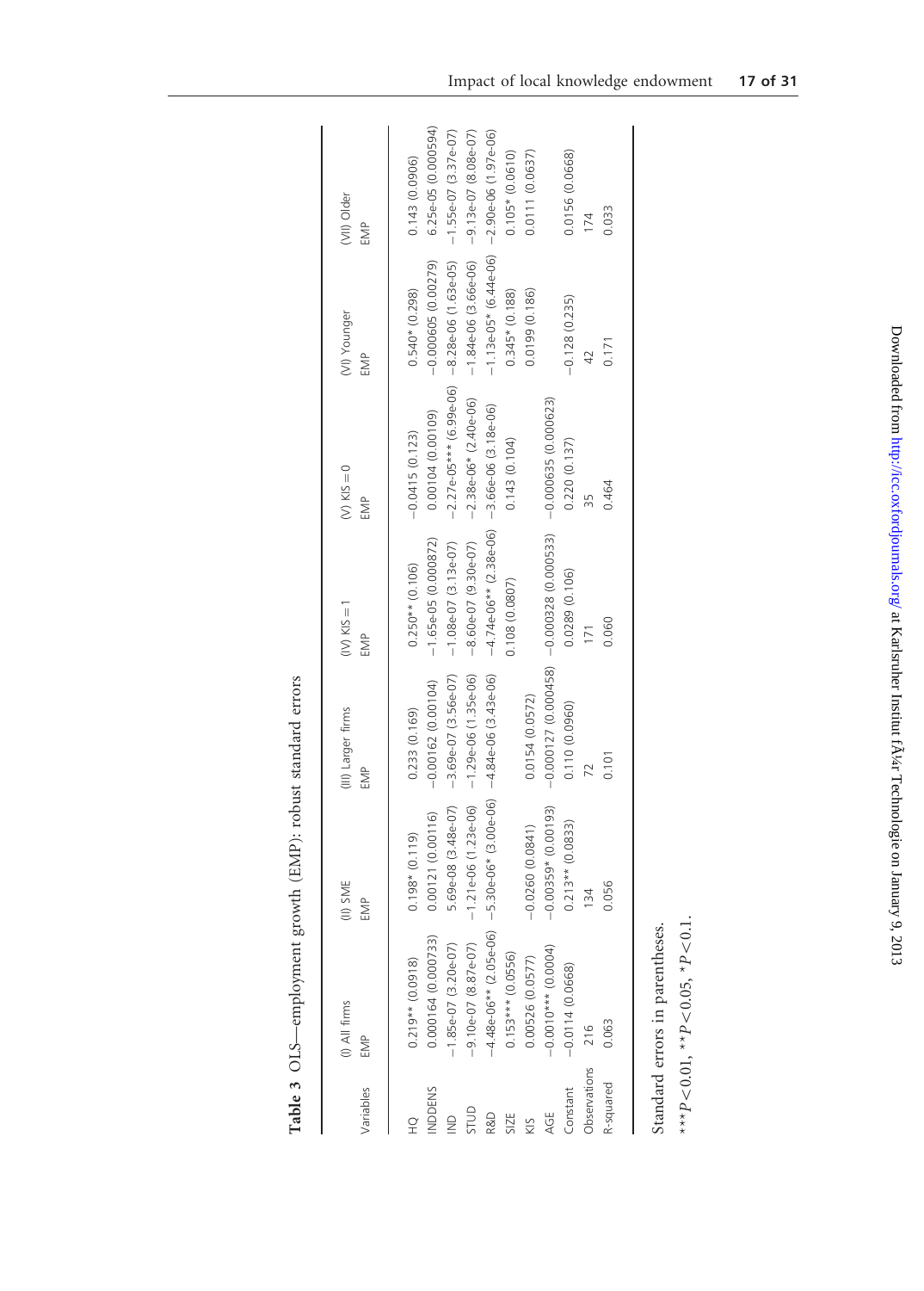<span id="page-17-0"></span>

|              | Table 4 OLS with LQ variables—employment growth (EMP): robust standard errors |                                                                        |                           |                                                                      |                                                                        |                                               |                                              |
|--------------|-------------------------------------------------------------------------------|------------------------------------------------------------------------|---------------------------|----------------------------------------------------------------------|------------------------------------------------------------------------|-----------------------------------------------|----------------------------------------------|
| Variables    | (I) All firms<br>EMP                                                          | (II) SME<br>EMP                                                        | (III) Larger firms<br>EMP | $(10)$ KIS = 1<br>EMP                                                | $(N)$ KIS $= 0$<br>EMP                                                 | (VI) Younger<br>EMP                           | (VII) Older<br>EMP                           |
|              |                                                                               |                                                                        |                           |                                                                      |                                                                        |                                               |                                              |
| ð            | $-4.61e-06(8.39e-06)$                                                         | $-3.87e-06(1.27e-05)$                                                  | 2.41e-06 (9.29e-06)       | $-7.83e-07$ (1.02e-05) $-1.56e-05$ (1.08e-05)                        |                                                                        | $-7.17e-06$ (2.91e-05) $-4.54e-06$ (8.70e-06) |                                              |
|              | $0.219**$ (0.0910)                                                            | $0.196* (0.118)$                                                       | 0.246(0.173)              | $0.265**$ $(0.105)$                                                  | 0.00931(0.148)                                                         | 0.544(0.353)                                  | 0.138(0.0895)                                |
| NDDENS       | 6.70e-05 (0.000755)                                                           | 0.00113(0.00119)                                                       | $-0.00167(0.00108)$       | $-0.000152(0.000894)$                                                | 0.000884 (0.00103)                                                     |                                               | $-0.000793$ (0.00290) $-5.39e-05$ (0.000618) |
|              | $-1.38e-07(2.57e-07)$                                                         | 3.81e-08 (4.15e-07)                                                    | $-2.17e-07$ (3.77e-07)    | $-9.55e-08$ $(2.52e-07)$                                             | $-2.38e-05**$ (9.06e-06) $-5.63e-06$ (1.73e-05) $-1.24e-07$ (2.74e-07) |                                               |                                              |
| STUD         | $-4.40e-07(8.98e-07)$                                                         | $-8.38e-07(1.37e-06)$                                                  | $-1.02e-06(1.31e-06)$     | $-3.43e-07$ (9.75e-07) $-2.99e-06$ (2.46e-06)                        |                                                                        | $-9.66e-07(4.18e-06) -4.63e-07(8.20e-07)$     |                                              |
| R&D          |                                                                               | $-4.34e-06**$ (2.12e-06) $-5.40e-06*(3.01e-06)$ $-4.46e-06$ (3.53e-06) |                           | $-4.54e-06*$ (2.47e-06) $-4.78e-06$ (3.53e-06)                       |                                                                        | $-1.12e-05(6.85e-06) -2.51e-06(2.05e-06)$     |                                              |
| SIZE         | $0.141**$ (0.0549)                                                            |                                                                        |                           | 0.101 (0.0800)                                                       | 0.103(0.104)                                                           | $0.346* (0.203)$                              | 0.0903(0.0596)                               |
|              | 0.00194 (0.0580)                                                              | $-0.0325(0.0835)$                                                      | 0.0251 (0.0608)           |                                                                      |                                                                        | 0.00574(0.241)                                | 0.0102(0.0639)                               |
| AGE          |                                                                               | $-0.00327(0.00204)$                                                    |                           | $-7.73e-05$ (0.000467) $-0.000226$ (0.000530) $-0.000662$ (0.000723) |                                                                        |                                               |                                              |
| Constant     | $-0.00283(0.0715)$                                                            | $0.214**$ (0.0880)                                                     | 0.0693(0.113)             | 0.00380(0.112)                                                       | $0.298**$ (0.140)                                                      | $-0.133(0.243)$                               | 0.0239(0.0735)                               |
| Observations | 215                                                                           | 134                                                                    |                           | 170                                                                  | 35                                                                     | 42                                            | 173                                          |
| R-squared    | 0.075                                                                         | 0.059                                                                  | 0.130                     | 0.075                                                                | 0.502                                                                  | 0.176                                         | 0.054                                        |
|              |                                                                               |                                                                        |                           |                                                                      |                                                                        |                                               |                                              |

Standard errors in parentheses. Standard errors in parentheses.

\*\*\* $P$ <0.01, \*\* $P$ <0.05, \* $P$ <0.1. \*\*\*P<0.01, \*\*P<0.05, \*P<0.1.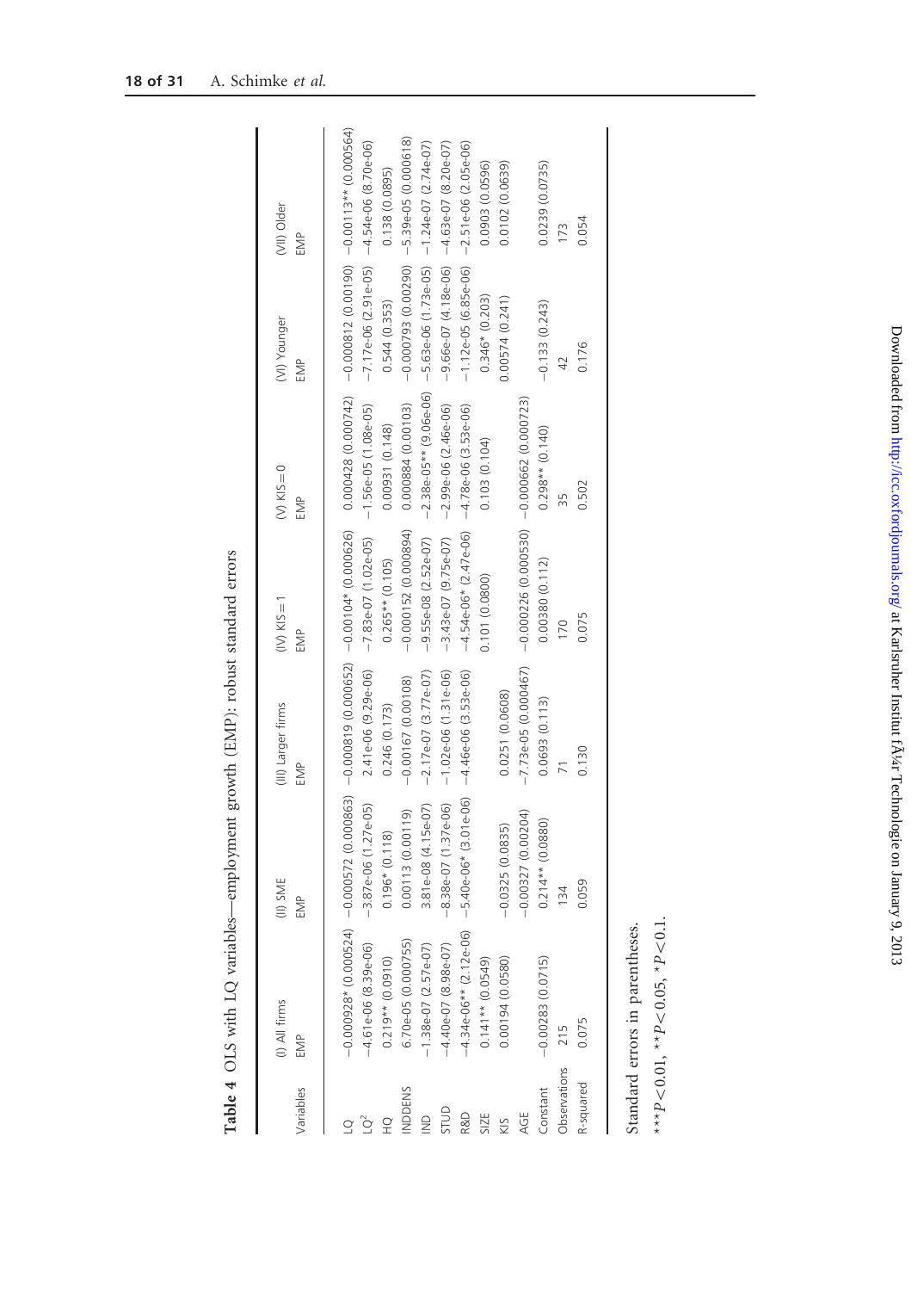<span id="page-18-0"></span>

| <i>Variables</i> | (I) All firms<br>EMP                  | (II) SME<br>EMP                                 | (III) Larger firms<br>EMP             | $(1)$ KIS $= 1$<br>EMP                                        | $(N)$ KIS = 0<br>EMP                            | (VI) Younger<br>EMP     | (VII) Older<br>EMP       |
|------------------|---------------------------------------|-------------------------------------------------|---------------------------------------|---------------------------------------------------------------|-------------------------------------------------|-------------------------|--------------------------|
|                  | $-0.00231(0.00178) -0.00284(0.00214)$ |                                                 |                                       | $0.00425(0.00278) - 0.00296(0.00195)$                         | 0.00376 (0.00565)                               | 0.00133 (0.00811)       | 0.000602 (0.00163)       |
| $\sum^2$         |                                       | $-2.83e-05*$ (1.64e-05) $-3.79e-05*$ (1.98e-05) |                                       | 3.24e-05 (2.37e-05) -3.16e-05* (1.75e-05) 2.30e-05 (5.99e-05) |                                                 | $-0.000143*$ (8.53e-05) | 3.36e-06 (1.46e-05)      |
| NDDENS           | $-0.00192(0.00894)$                   | $-0.00801(0.0134)$                              | $-0.00228(0.00725) -0.00385(0.00985)$ |                                                               | $-0.00371(0.0233)$                              | (0.6430)(0.0430)        | $-0.00210(0.00700)$      |
|                  | $-2.70e-05(2.72e-05)$                 | $-6.34e-05$ (3.99e-05)                          |                                       | $-3.29e-05$ (2.41e-05) $-1.20e-05$ (3.01e-05)                 | $-0.000143**$ (6.87e-05) $-2.53e-06$ (0.000164) |                         | $-4.24e-05**$ (2.12e-05) |
| $year_2008$      | $0.106***$ (0.0181)                   | $0.138***$ (0.0260)                             | $0.0482***$ (0.0160)                  | $0.104***$ (0.0205)                                           | $0.132***$ (0.0394)                             | $0.153**$ $(0.0749)$    | $0.0939***$ $(0.0146)$   |
| $year_2009$      | $0.109***$ (0.0177)                   | $0.151***$ (0.0245)                             | 0.0188(0.0162)                        | $0.111***$ (0.0201)                                           | $0.101***$ (0.0368)                             | $0.191**$ $(0.0744)$    | $0.0841***$ (0.0143)     |
| Constant         | $5.130***$ (0.470)                    | $3.576***$ (0.640)                              | $9.076***$ (0.463)                    | $5.120***$ (0.504)                                            | $5.824***$ (1.433)                              | 3.033 (2.496)           | $5.753***$ (0.361)       |
| Observations     | 652                                   | 429                                             | 223                                   | 538                                                           | 114                                             | $\overline{31}$         | 521                      |
| R-squared        | 0.116                                 | 0.158                                           | 0.070                                 | 0.114                                                         | 0.192                                           | 0.163                   | 0.135                    |
| Number of id     | 222                                   | 150                                             | 26                                    | 184                                                           | $\frac{8}{3}$                                   |                         | 175                      |

Table 5 Fixed effects model (incl. time-fixed effects) for employment growth (EMP) Table 5 Fixed effects model (incl. time-fixed effects) for employment growth (EMP)

\*\*\*P<0.01, \*\*P<0.05, \*P<0.1. Standard errors in parentheses. \*\*\*P<0.01, \*\*P<0.05, \*P<0.1. Standard errors in parentheses.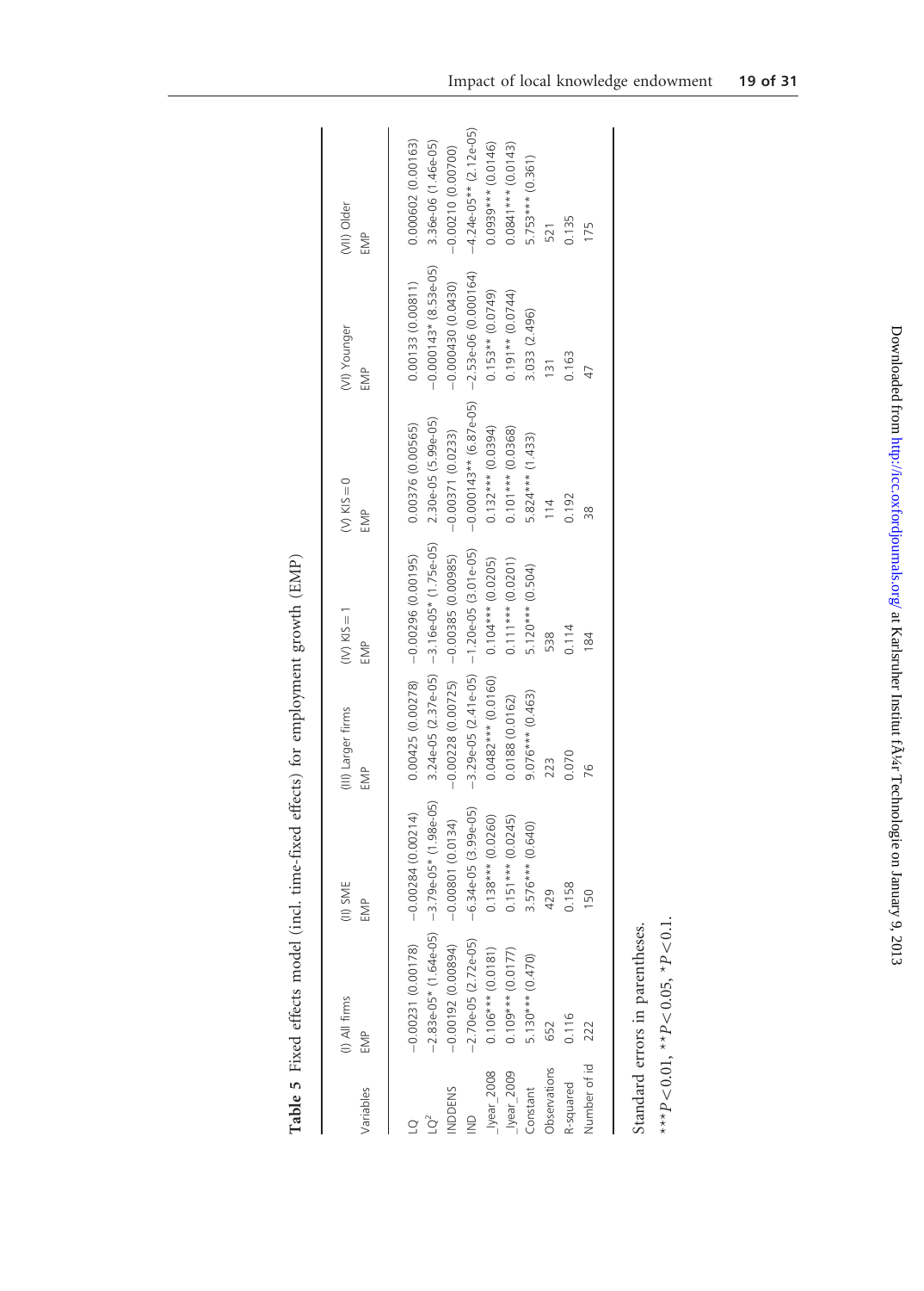More important in the context of our concern is the impact of HQ representing the knowledge intensity in the region. The positive and significant coefficients of highly qualified employees (HQ) in the region on the employment growth of all firms point out that firms exhibit higher growth in regions characterized by a share of highly qualified employees in the top quartile. However, this finding does not hold for all subgroups and varies across different firm size classes, KIS, and AGE groups. Actually, the coefficient of HQ is significantly positive in smaller firms but not in larger. Thus, the impact of HQ in the region is especially relevant for smaller firms. This might be owing to the fact that larger firms are not as much depending on external knowledge and on possible knowledge spillovers stemming from high local endowments in knowledge, as they benefit from internal economies of scale in knowledge production, as their own knowledge stock is larger. Looking at the results of firms that belong to a knowledge-intensive industry (i.e.  $KIS = 1$ ), we also find a strongly positive significant coefficient. This means firms with high knowledge intensity experience higher employment growth in regions with access to highly qualified employees, which is intuitive. Otherwise and in the case of low-knowledge industry  $(KIS = 0)$ , the coefficient shows no longer a significance. This seems similarly plausible, as these firms do not rely as much on knowledge activities, and hence regional knowledge endowment is not particularly important. Furthermore, we find another interesting issue concerning the impact of HQ (model VI and VII). We find a positively significant coefficient for firms that are younger than 8 years, but the coefficient is insignificant in case of older firms. This suggests that younger firms experience higher employment growth if they have access to qualified knowledge workers in their region. This finding also goes in line with the general findings by Dosi et al[. \(1995\)](#page-25-0), and it even more emphasizes the relevance of possible knowledge spillovers for new firms that are entering or just entered the nanotechnology market and its relevance for success in the beginning phase where fundamental knowledge is gained.

Interestingly, in the case of low-KIS, growth is moreover even negatively influenced by the size of the group of employees that work in the same industry they are engaged in (IND). As the numbers of employees in the same industry also proxies the strength of regional competition, it might especially affect those firms negatively that do not profit as much as others from the positive effects of this concentration, such as (intra-industry) knowledge spillovers.

Let us now look at the results for the independent variable of  $R\&D$  representing the absolute number of R&D employees in the region. As things stand, we derive negative and statistically significant coefficient of  $R\&D$  for SME, knowledge-intensive sectors  $(KIS = 1)$  and younger firms, indicating that average employment growth tends to decline with a higher share of R&D employees in the region. Although this result might be counterintuitive in the first place, it could be a hint to what we will investigate in our second hypothesis: it is not knowledge per se that positively influences firm growth, but the influence of knowledge and the potentially resulting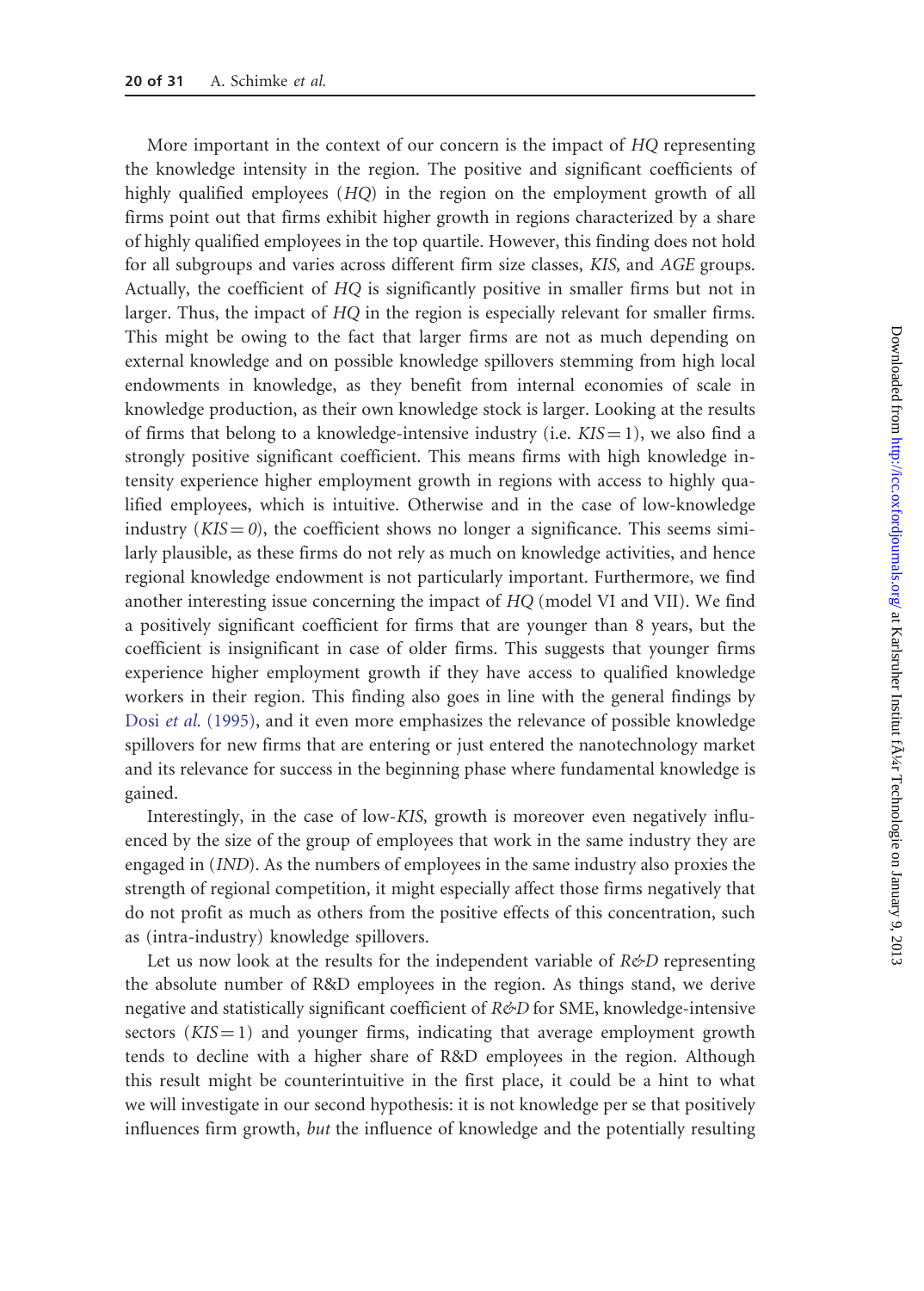spillovers depends on the characteristics of the available knowledge. The kind of R&D processed might be too basic or to incoherent to be beneficial for firms that are interested in commercialization. For instance, Frenken et al[. \(2007\)](#page-26-0) as well as [Boschma and Iammarino \(2009\)](#page-25-0) refer to such an issue, when they argue that for knowledge to spill over effectively, and hence contribute positively to a firm's performance, related variety in form of complementarities among industries and their knowledge is necessary.

To sum up, our expectations (Hypothesis 1) are strongly confirmed by our results. We confirm that location characteristics can stimulate the growth of firms in nanotechnology. Besides typical impact factors such as AGE and SIZE, the share of highly qualified employees (HQ) does play a major role. We moreover obtain the result that the impact of HQ on firm growth varies across firm size, knowledge-intensive industries, and age groups. This means, in turn, that the share of highly qualified employees is more important in smaller firms than in larger firms, and seems to be more relevant in firms that are active in particularly knowledge-intensive industries. Simultaneously, the impact of HQ is more decisive in younger firms. We therefore set up a more precise Hypothesis 1, suggesting that "While the share of highly qualified employees is more important in smaller and younger firms as well as in Erms belonging to a particularly knowledge intensive industry, a high share of R&D employees in the region has no positive impact on non-knowledge-intensive and older firms." Hence, we mostly confirm the findings in the literature that young, small, and knowledge-intensive firms with access to a high density of knowledge workers do experience an above average growth [\(Audretsch and Dohse, 2007\)](#page-25-0). Thus, nanotechnology firms innovate and grow as other highly knowledge-intensive firms do, regardless of the peculiarities a GPT implies. Moreover, nanotechnology firms rely as much on knowledge spillovers as other high-tech (but not GPT) firms from other industries. Finally and most simply, the location-specific measures indicate that the growth of firms in nanotechnology is affected by their location-specific characteristics.

# 5.2 Specialization of the regional knowledge base (Hypotheses 2)

Remember, we suppose that regions that provide knowledge enrich the growth of technology-oriented, i.e. knowledge-intensive firms. As the extent to which external knowledge is crucial and can be absorbed differs widely across different firm size classes and knowledge-intensive industries, Hypothesis 2 states that  $(i)$  specialization has a direct negative impact on employment growth in particularly knowledge-intensive firms and older firms, whereas (ii) too much local specialization hampers employment growth in general. Moreover, we assume a non-linear impact and character of LQ. As you can see in [Table 4](#page-17-0), the independent variable of interest is LQ, representing the extent of regional specialization. Moreover, we also included  $LO<sup>2</sup>$  to be able to control for non-linear effects of specialization. Additionally, we differentiate our sample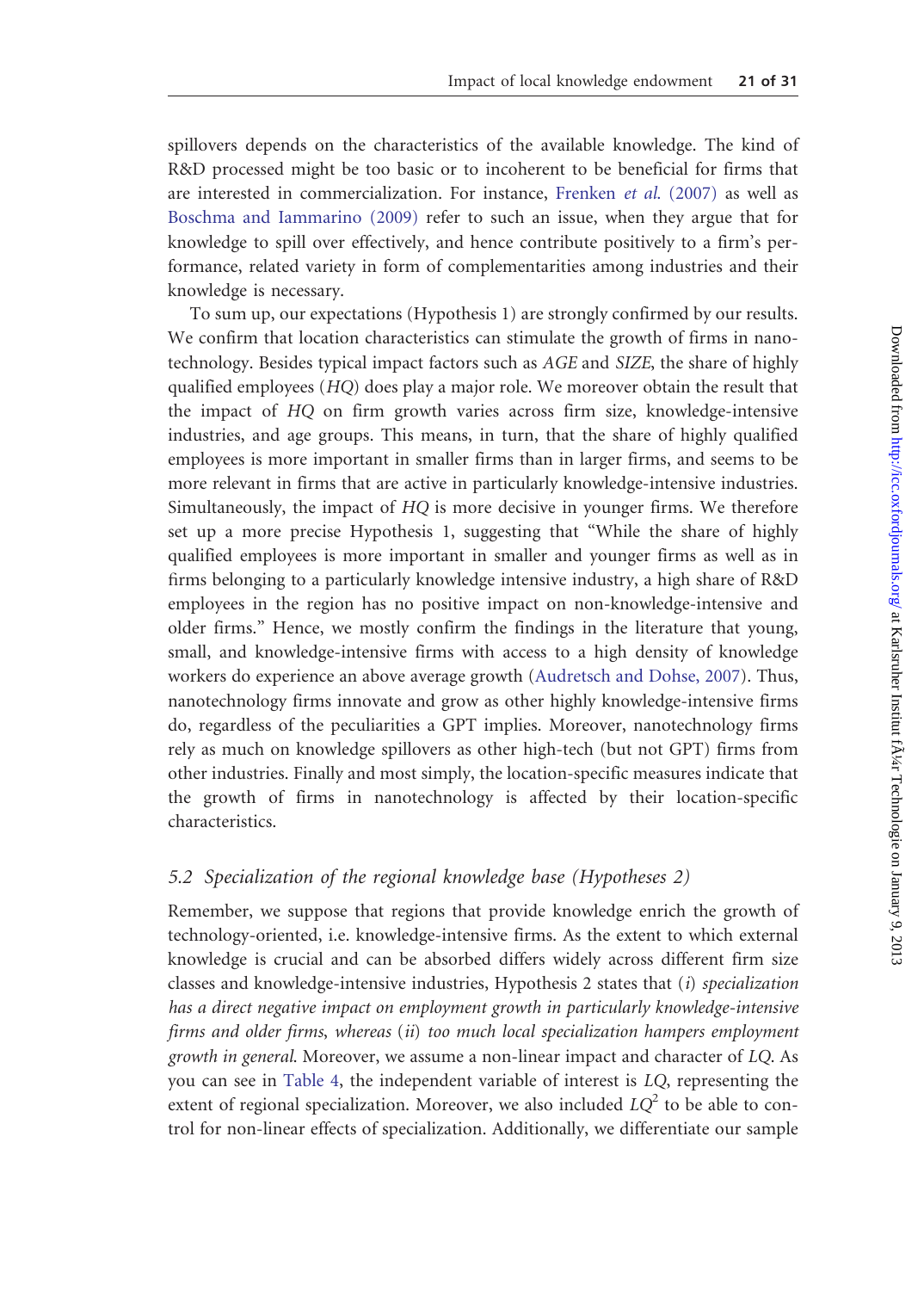into different firm size classes (SIZE), knowledge intensity (KIS), and age groups  $(AGE).$ 

As model I in [Table 4](#page-17-0) shows, the coefficient of LQ does appear significant with a negative sign. This clearly indicates that specialization in any application field of general purpose nanotechnology can has an overall negative impact on the growth of nano firms in terms of employment. This is a hint to the fact that specialization is counterproductive for explorative, knowledge-intensive purpose in the GPT field under investigation here. Specialization suppresses multiple opportunities for nanotechnology as GPT to develop and inhibits possibilities of catalyzing effects and cross-fertilization. The differentiation into different subgroups emphasises that, however, this effect differs across different firm characteristics: The results for the independent variable of LQ are still significantly negative for high KIS and older firms (see [Table 4:](#page-17-0) model IV and VII). These are the firms that are especially prone to exploitation activities, as they are knowledge-intensive. Hence, it might be the case that knowledge-intensive firms explore the nano field, as their flexibility of thinking might make it more easy for these firms to perceive possibilities of application of old nano knowledge in new fields. Another interesting issue is that HQ still shows statistically significant coefficients. In the case of all firms, SME and firms operating in knowledge-intensive sectors, we find significant coefficient with a positive sign. We interpret this as a statistical support for the fact that firms where knowledge is a crucial driver of employment growth strongly depend on highly qualified employees (as knowledge sources) in the region. The same is true for the independent variable of R&D.

As specialization suppresses exploration (e.g. [Greve, 2007\)](#page-26-0), this explains the negative influence of specialization on employment growth. Older firms already survived the critical start-up phase and, moreover, are more prone to possessing the necessary endowment with resources to further explore the field. For the other subsamples such as differentiation across size and low KIS or younger firms, no significant effect of specialization can be found. This is contrary to our expectation that especially young and small firm benefit from specialization, as they occupy mostly specialized niches when entering the market. This is why H2a cannot be confirmed by our results. To test H2b, we also included the squared form of LQ in the model. Our results suggest that too much specialization does not have any influence on the employment growth in firms active in nanotechnologies except for the case of low-KIS firms where too much specialization and too much anti-specialization, in contrast to moderate specialization is harmful. Although generally specialization of the regional knowledge base has no impact on a low-KIS firm's performance, employment growth declines when the region becomes too specialized. As this does only hold for one particular case, H2b cannot be confirmed here. This might be owing to the fact that specialization in general already is counterproductive to the firms' employment growth. This effect does not seem to become more serious with increasing specialization.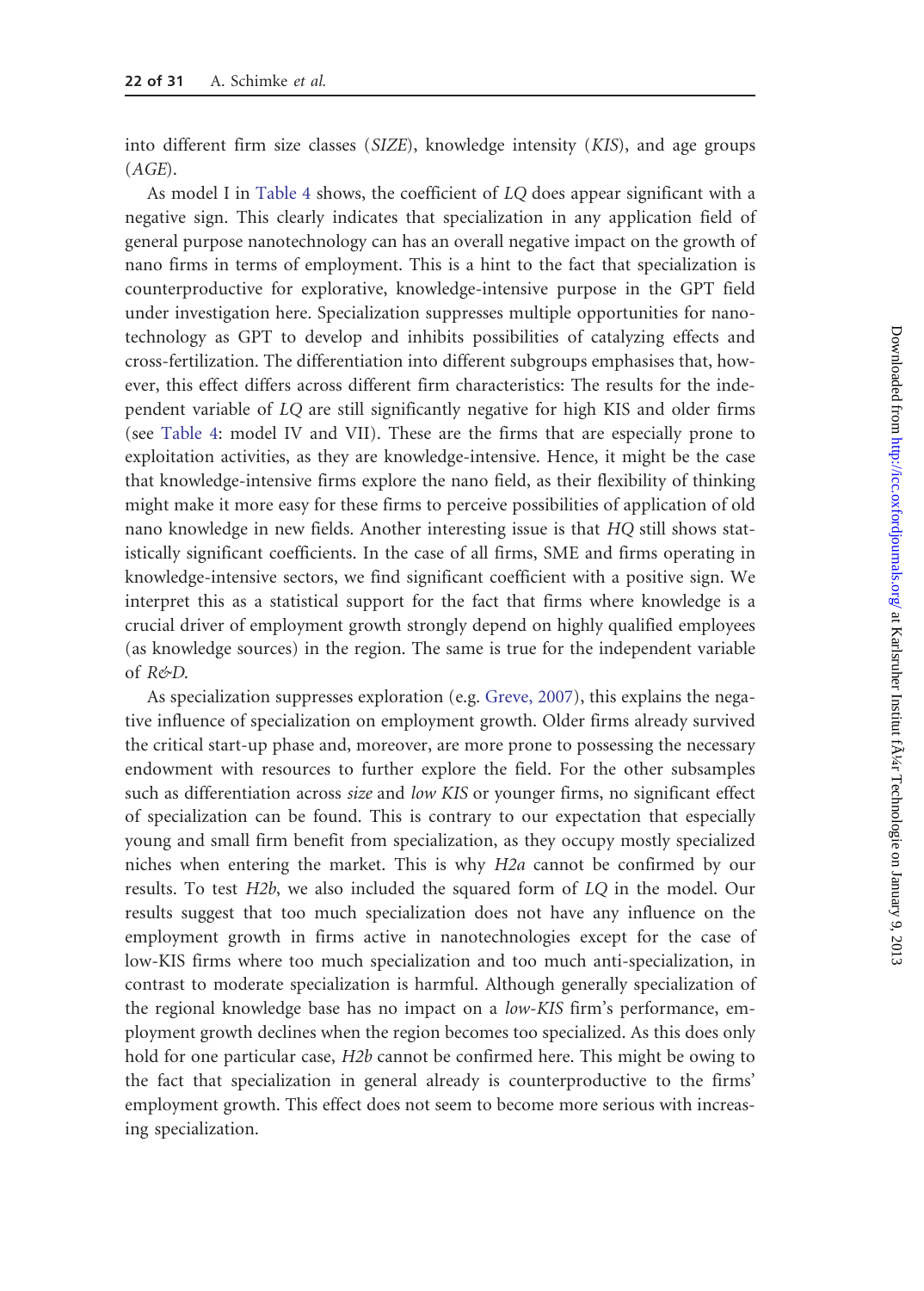Summarizing, we hence state that regional specialization does have a mostly negative impact on nano firm employment growth, even though not for all firms similarly but depending on their knowledge-processing characteristics. As things stand, Hypotheses 2 can therefore be confirmed in general means. The results hence suggest that the average impact of specialization on employment growth (as discussed earlier in the text) appears to be related to average employment growth as well as to the year-to-year consideration of employment growth.

#### 5.3 Robustness of the impact of specialization (Hypothesis 3)

In a last step, we analzse the robustness of the impact of specialization and the location characteristics on growth. We try to highlight the fact whether yearly changes of the level of specialization might interfere with yearly changes in the employment growth rates. This means, if growth in one year depends on an increasing level of specialization, the relationship between current employment growth and previous specialization might be a direct effect. To disentangle this dynamic effect, we conduct regressions where we include the different measures of specialization LQ,  $LQ<sup>2</sup>$ , and the different LOCATION measures. Hence, we hypothesise that specialization effects that are related to average employment growth are the same as those that are related to a year-to-year consideration of employment growth. Table 5 presents the detailed regression results for the fixed effects model. Again, [Table A3](#page-29-0) clearly presents that LQ and LQ<sup>2</sup> ( $r = -0.4078$ ) are correlated. We already stated in Hypothesis 1 that firms in nanotechnology are affected by location-specific characteristics (e.g. HQ, INDDENS, IND, STUD, and  $R\&D$ . Thus, we neglect most of these indicators because in this analysis, it is beyond the scope to analyze the pure impact of location again. Now, we only consider the more particular impact of the level of specialization. The findings vary (see [Table 5\)](#page-18-0).

We start our discussion with a comparison between the firm characteristics that relate to average growth (H2) and the firm characteristics that relate to a year-to-year consideration (H3). As a result, if we change the perspective from average growth to a year-to-year consideration, we receive different results in the case of all subsamples. Obviously, the coefficients for LQ never become significant. First, if we look at the results for all firms together, we find no longer a negative coefficient for LQ. What we find is a significant negative coefficient for  $LO<sup>2</sup>$  in the overall model I and the three subsamples of small firms (model II), high-KIS (model IV), and younger firms (model VI). We interpret this as a statistical support for the fact that employment growth tends to decline with very low and very high levels of specialization. Put differently, specialization hampers year-to-year employment growth of local firms if a certain threshold of specialization is undercut or exceeded. Also, in these cases, the effect of the average growth path is not confirmed for the year-to-year perspective. For the year-to-year consideration, our results suggest that specialization influences firm employment growth in a non-linear way (see [Table 5](#page-18-0)). Although the marginal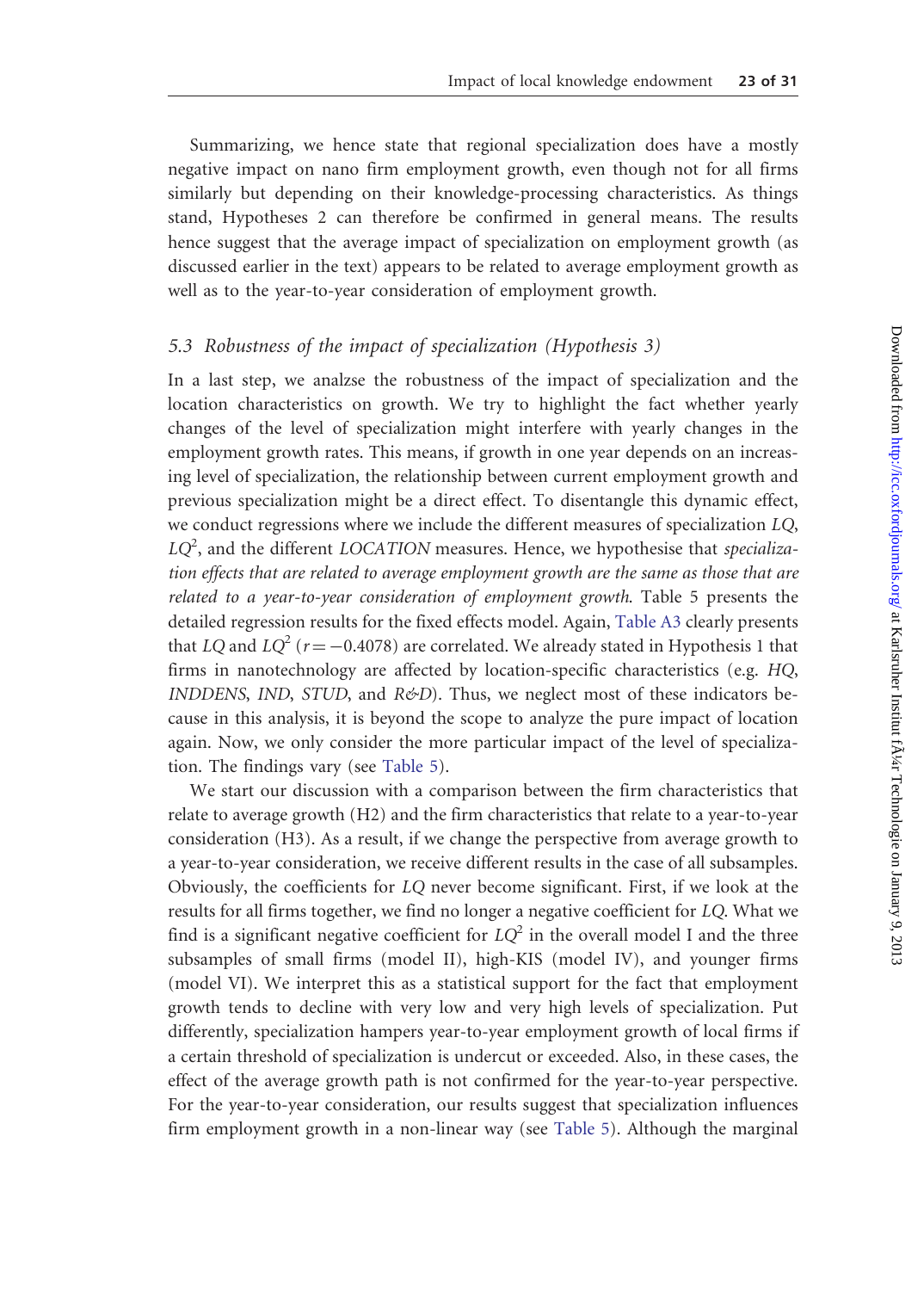effect of specialization is initially insignificant, it becomes significant and negative for regions that exhibit extreme values of specialization. This means although generally specialization of the regional knowledge base has no impact on a firm's performance, employment growth declines when the region becomes too much or too less specialized. Even though there is no general positive effect for lower levels of specialization, this reminds us of an inverted u-shaped relationship between specialization and performance often found in empirical work on production (Betrán, 2011) stating that too much (or to less) specialization has a negative influence on performance.

Generally spoken, this model does not confirm the results of the OLS regressions (average growth) around Hypotheses 2. Hence, the results contradict what we expected in Hypothesis 3, which is why we have to reject it. The characteristics accompanying average growth are not usually related to occurrence of year-to-year employment growth. However, an analysis of the year-to-year growth process of nano firms provides additional information, as discussed earlier in the text. If we change the perspective from average growth to year-to-year consideration, the findings vary. Hence, the temporal structure of the growth process itself should be considered. And what is most important in terms of our initial questions: we never find a positive impact of specialization on the employment growth of nano firms. Referring to the prevailing of high tech of GPT features referring to the relevance of the surrounding, GPT features seem to outweigh high-tech ones—although further empirical investigation needs to be done to disentangle the concrete effects of specialization on firm growth in high—and nanotechnologies.

# 6. Conclusion

Nanotechnology firms' growth is influenced by the locations that host the firms. More particularly, we examined whether the local endowment with knowledge influences the growth of these firms. As we expected in view of nanotechnology firms operating on an innovation and hence knowledge intensive high technology field, the performance of these firms is—in general—stimulated by the local access to (high) knowledge. However, the actual impact of knowledge varies across firms with different characteristics. Although the share of highly qualified employees never hampers growth (although it seems not to advance it either in larger firms), the local stock of employees concerned with R&D has a hampering effect. We interpret this as a hint to the necessity of the knowledge to be marketable. However, this might also be interpreted as the inefficiency of knowledge transfer from universities to technology. Finally, knowledge is as relevant for nanotechnology firms as for other highly knowledge-intensive firms, regardless of the peculiarities a GPT implies: nanotechnology firms rely as much on knowledge spillovers as other high-tech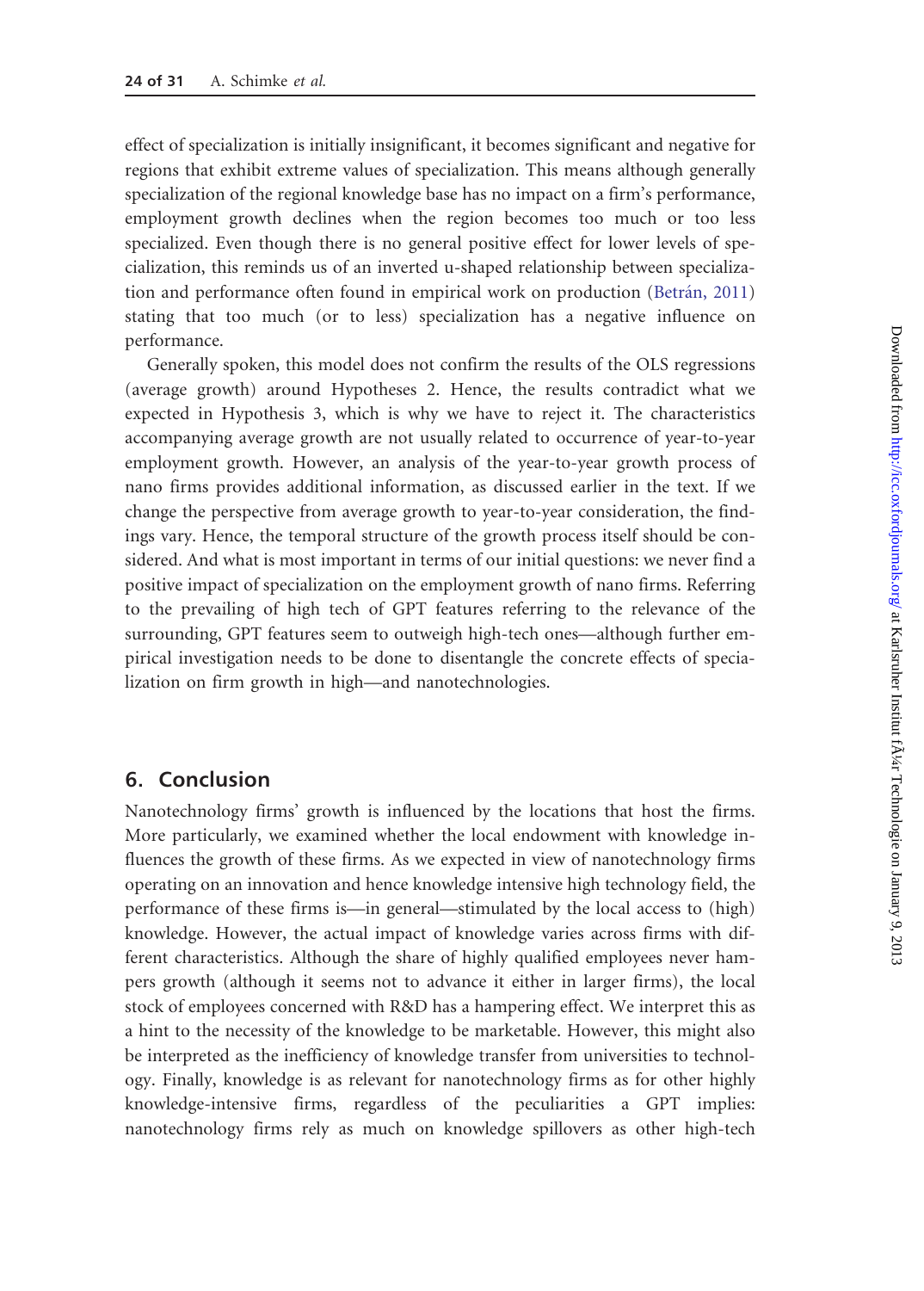(but not GPT) firms from other industries. The impact, however, depends on knowledge-processing characteristics like it is the case in other industries.

Moreover, the impact of knowledge for nano firm growth also depends on the characteristics of knowledge itself. We set out to investigate the special influence of specialization of the regional knowledge base. When analyzing average employment growth rates, the impact of specialization is counterproductive to some firms, it has no effect on growth in others. In the year-to-year consideration, however, regional specialization only has a negative effect in extreme situations. Although these results differ, it becomes clear that specialization does not have a positive effect on firm growth in nanotechnology. The relevance of these effects has, however, to be seen in context with the special characteristics of GPTs, which develop their positive and accelerating effect on growth in a setting that is open to exploration and cross-application (which is not supported by specialization). These findings point to the importance of our study: although it is popular among policymakers to support the establishment of specialized nano clusters, our results suggest that this regional specialization is not conducive for the firms. Moreover, it might even become a burden for the performance of some firms, depending on the local degree of specialization and the firm's knowledge-processing characteristics. However, our findings are relying on a small number of firms in nanotechnology only. Moreover, the indicators on the impact of local knowledge resources, such as STUD and R&D could be refined (e.g. disentangling relevant STUD and R&D, such as students in technological fields) to be able to further investigate which local knowledge is relevant. Further research should also be done on the effect of specialization in a larger sample or other (GPT) settings to confirm these results, especially in view of findings that state a positive effect of specialization for many other, but different circumstances and industries. It moreover lies beyond the scope of this article to investigate the mechanisms behind our findings. It would be interesting to learn how exactly local knowledge is processed, where spillovers indeed are effective, and how specialization exactly affects innovation in high technologies.

The conclusion of this article remains that local knowledge endowment positively influences firm growth in nanotechnology, whereas local knowledge specialization surely is not always positively affecting the growth of individual firms, pointing to the relevance of the GPT feature of nanotechnology for processing knowledge in firms.

# Acknowledgements

The authors thank Dirk Dohse, two anonymous referees, and the participants of the DRUID Academy, 2012, in Cambridge for helpful comments, as well as the Karlsruhe House of Young Scientists and the German National Academic Foundation for financial support.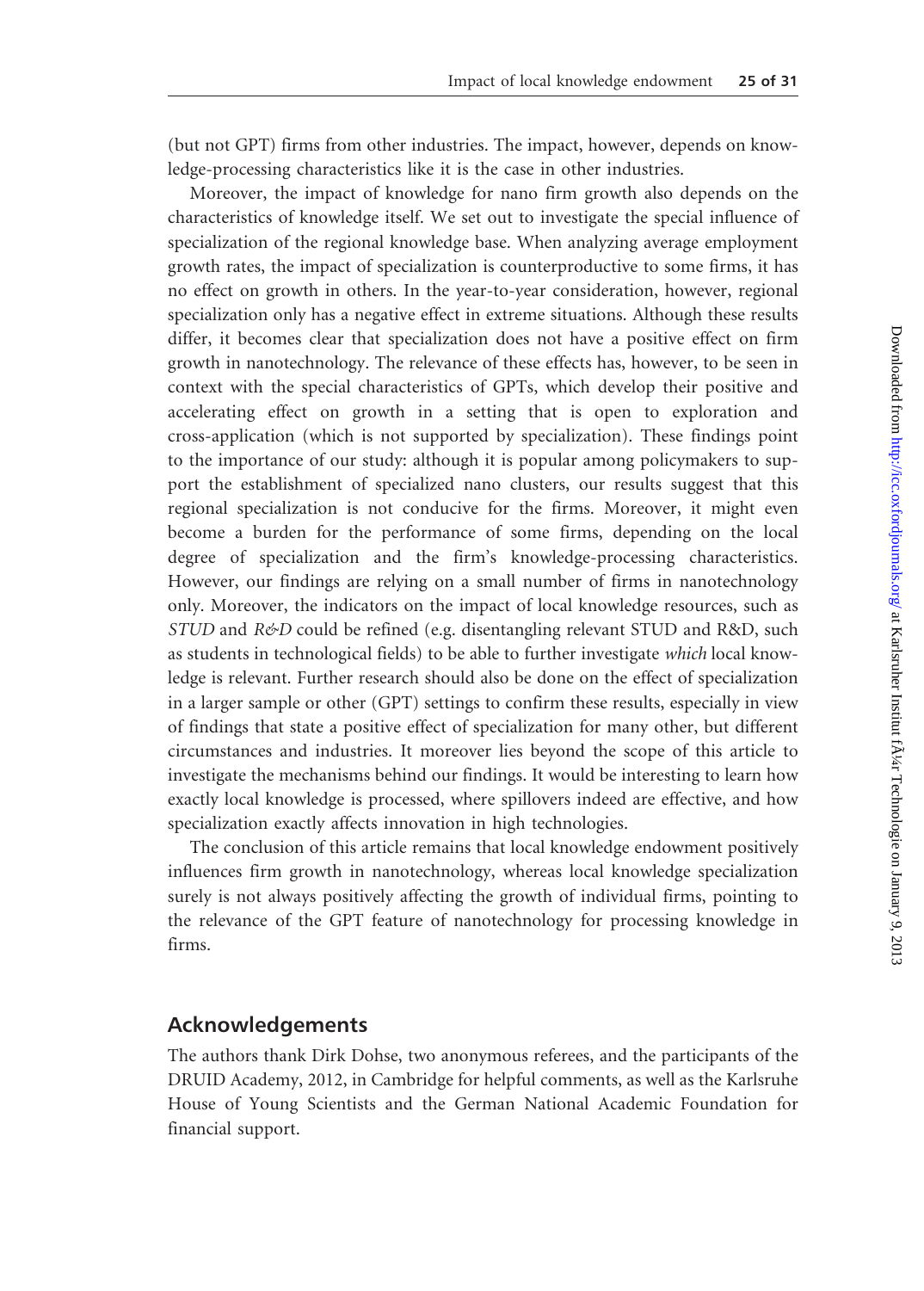# <span id="page-25-0"></span>References

- Acs, Z. J. and D. B. Audretsch (1988), 'Innovation and firm size in manufacturing,' Technovation, 7, 197–201.
- Acs, Z. J. and D. B. Audretsch (1990), Innovation and Small Firms. MIT Press: Cambridge MA.
- Acs, Z. J. and P. Müller (2008), 'Employment effects of business dynamics: Mice, Gazelles and Elephants,' Small Business Economics, 30, 85–100.
- Adamou, A. and S. Sasidharan (2007), 'The impact of R&D and FDI on firm growth in emerging-developing countries: evidence from Indian manufacturing industries'. Working Paper 37, Madras School of Economic Policy: Madras.
- Audretsch, D. (1998), 'Agglomeration and the location of innovative activity,' Oxford Review of Economic Policy, 14(2), 18–29.
- Audretsch, D. B. and D. Dohse (2007), 'Location: a neglected determinant of firm growth,' Review of World Economics, 143(1), 79–107.
- Betrán, C. (2011), 'Regional specialization and industry location in the long run: Spain in the US mirror (1856–2002),' Cliometrica, 5, 259–290.
- Boschma, R. A. and A. B. R. Weterings (2005), 'The effect of regional differences on the performance of software firms in the Netherlands,' Journal of Economic Geography, 5, 567–588.
- Boschma, R. and S. Iammarino (2009), 'Related variety, trade linkages, and regional growth in Italy,' Economic Geography, 85, 289–311.
- Coad, A. (2007), 'Understanding the processes of firm growth—a closer look at serial growth rate correlation,' Review of Industrial Organization, 31, 69–82.
- Coad, A. (2010), 'Investigating the exponential age distribution of firms,' Economics: The Open-Access,' Open-Assessment E-Journal, 4, 2010–2017.
- Coad, A. and R. Rao (2008), 'Innovation and firm growth in high-tech sectors: a quantile regression approach,' Research Policy, 37(4), 633–648.
- Coase, R. H. (1937), 'The nature of the firm,' Economica, 4, 386–405.
- Cohen, W. and D. Levinthal (1990), 'Absorptive capacity: a new perspective on learning and innovation,' Administrative Science Quarterly, 35(1), 128–152.
- Del Monte, A. and E. Papagni (2003), 'R&D and the growth of firms: empirical analysis of a panel of Italian firms,' Research Policy, 32(6), 1003–1014.
- Delmar, F., P. Davidsson and W. Gartner (2003), 'Arriving at the high-growth firm,' Journal of Business Venturing, 18(2), 189–216.
- Dosi, G., O. Marsili, L. Orsenigo and R. Salvatore (1995), 'Learning, market selection and the evolution of industrial structures,' Small Business Economics, 7(6), 411–436.
- Fagiolo, G. and A. Luzzi (2006), 'Do liquidity constraints matter in explaining firm size and growth? Some evidence from the Italian manufacturing industry,' Industrial and Corporate Change, 15(1), 1–39.
- Feldman, M. P. (1994), The Geography of Innovation. Springer: Boston.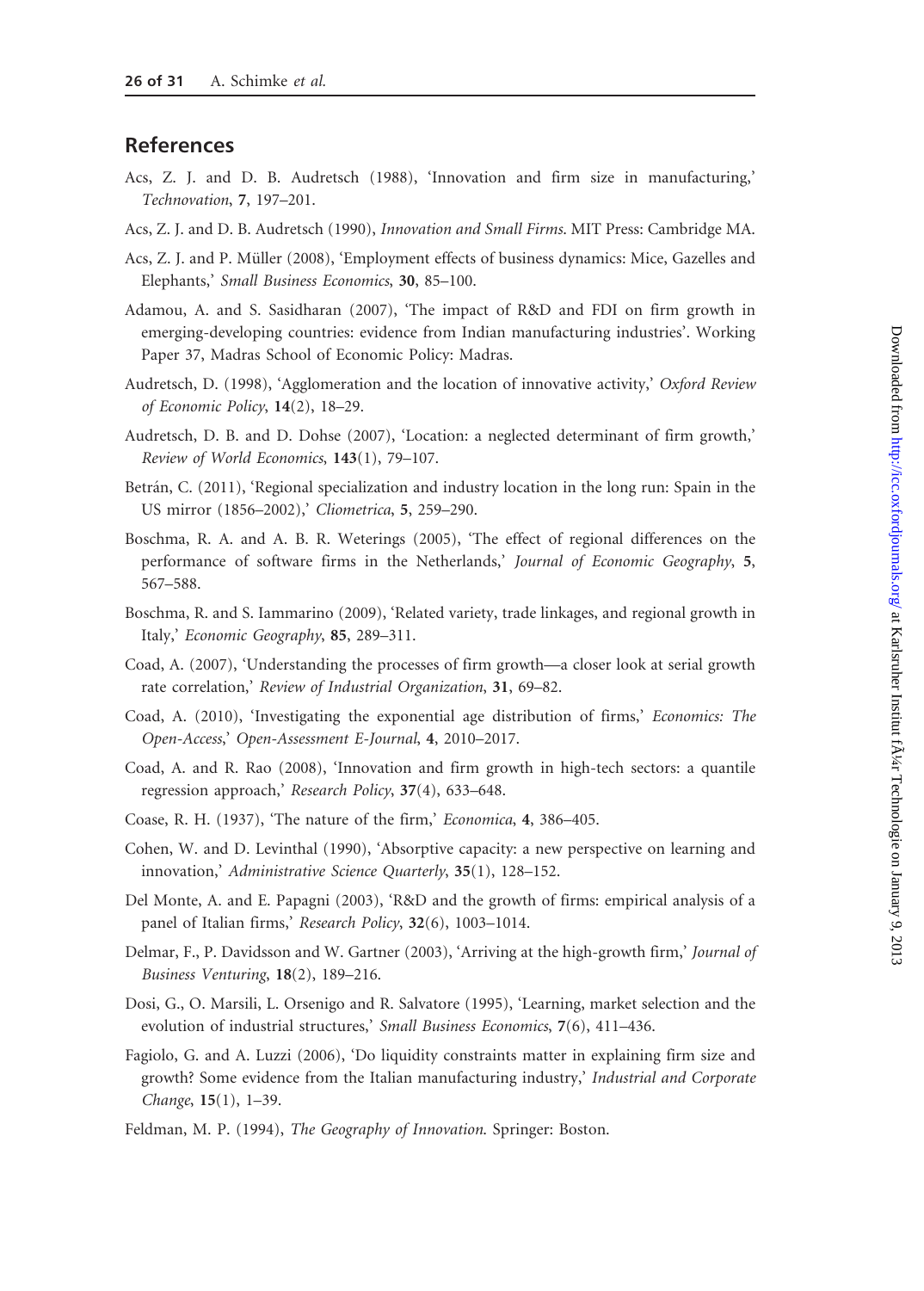- <span id="page-26-0"></span>Feldman, M. and D. Audretsch (1999), 'Innovation in cities: science-based diversity, specialization and localized competition,' European Economic Review, 43, 409–429.
- Feldman, M. and D. Kogler (2010), 'Stylized facts in the geography of innovation,' in Handbook of the Economics of Innovation chapter 8. Oxford University Press: Oxford, pp. 381–410.
- Frenken, K., F. van Oort and T. Verburg (2007), 'Related variety, unrelated variety and regional economic growth,' Regional Studies, 41, 685–697.
- Fritsch, M. and V. Slavtchev (2008), 'Industry specialization, diversity and the efficiency of Regional Innovation Systems,' in C. van Beers, A. Kleinknecht, R. Ortt and R. Verburg (eds), Determinants of Innovative Behaviour. A Firm's Internal Practices and its External Environment. Palgrave Macmillan: New York, pp. 272–293.
- Fritsch, M. and V. Slavtchev (2010), 'How does industry specialization affect the efficiency of regional innovation systems?' The Annals of Regional Science, 45(1), 87–108.
- Fromhold-Eisebith, M. and G. Eisebith (2005), 'How to institutionalize innovative clusters? Comparing explicit top-down and implicit bottom-up approaches,' Research Policy, 34(8), 1250–1268.
- Gabe, T. M. and D. S. Kraybill (2002), 'The effect of state economic development incentives on employment growth of establishments,' Journal of Regional Science, 42(4), 703-730.
- Garnsey, E., E. Stam and P. Heffernan (2006), 'New firm growth: exploring processes and paths,' Industry and Innovation, 13(1), 1–20.
- Greve, H. (2007), 'Exploration and exploitation in product innovation,' Industrial and Corprate Change, 16(5), 945–975.
- Grupp, H. (1994), 'The measurement of technological performance of innovations by technometrics and its impact on established technology indicators,' Research Policy, 23, 175–193.
- Harhoff, D., K. Stahl and M. Woywode (1998), 'Legal form, growth and exit of west German firms—empirical results for manufacturing, construction, trade and service industries,' Journal of Industrial Economics, 46(4), 453–488.
- Harrison, R., J. Jaumandreu, J. Mairesse and B. Peters (2008), 'Does innovation stimulate employment? A firm-level analysis using comparable micro-data from four European countries,' Working Paper 14216, Cambridge, US: National Bureau of Economic Research. <http://www.nber.org/papers/w14216>.
- Huergo, E. and J. Jaumandreu (2004), 'How does probability of innovation change with firm age?' Small Business Economics, 22(3), 193–207.
- Jovanovic, B. (1982), 'Selection and the evolution of industry,' Econometrica, 50(3), 649–670.
- Ketels, C. (2009), 'Clusters, cluster policy, and Swedish competitiveness in the global economy,' Expert Report, 30. The Globalisation Council, Stockholm, Sweden.
- Leten, B., R. Belderbos and B. van Looy (2007), 'Technological diversification, coherence and performance of firms,' Journal of Product Innovation Management, 24(6), 567–579.
- López-García, P. and S. Puente (2009), 'What makes a high-growth firm?'. A probit analysis using Spanish firm level data', Banco de España Working Paper 0920, Madrid, Spanien.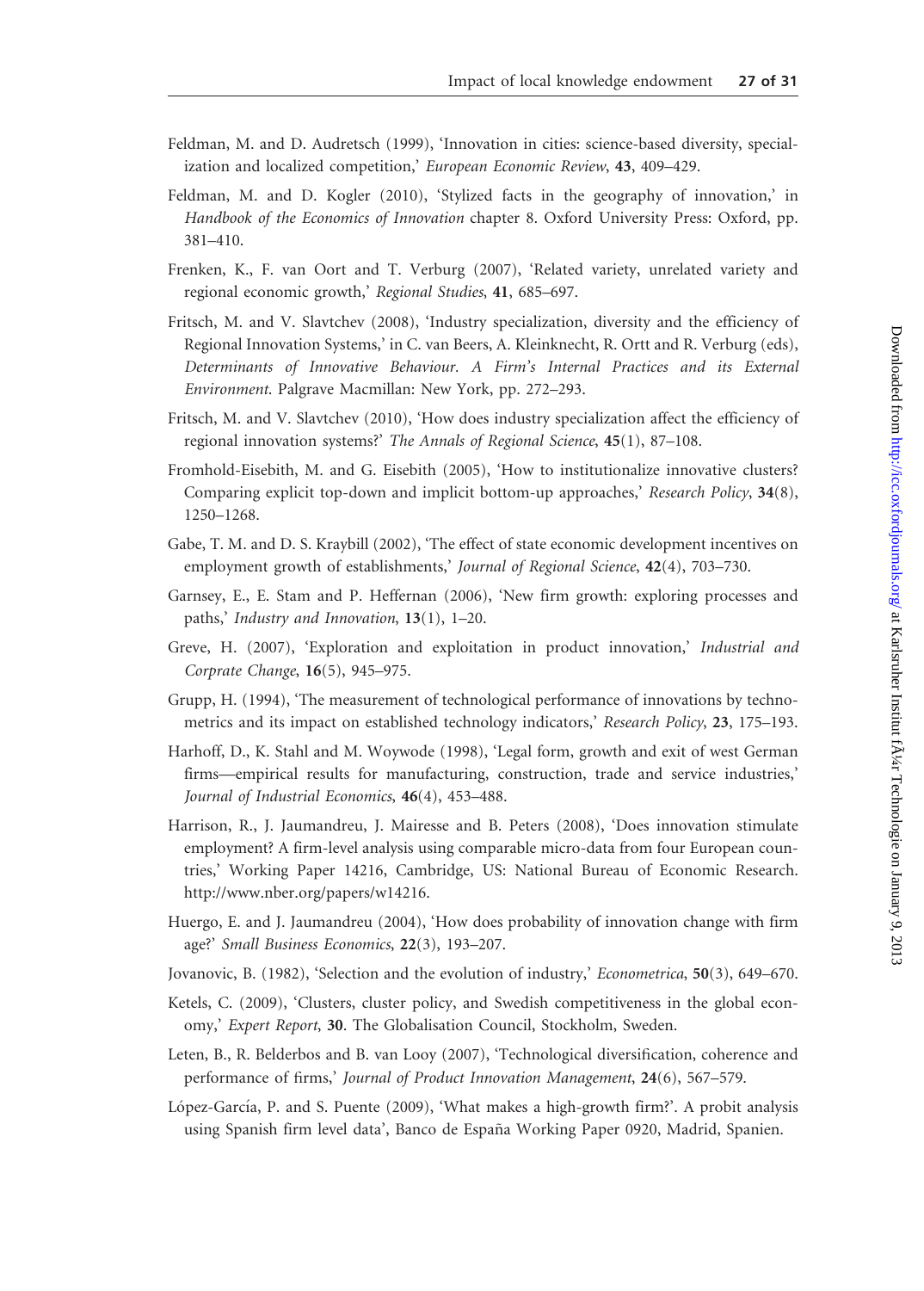<span id="page-27-0"></span>Marshall, A. (1890), Principles of Economics. Macmillan: London.

- Martin, R. and P. Sunley (2003), 'Deconstructing clusters: chaotic concept or policy panacea,' Journal of Economic Geography, 3(1), 5–35.
- Moreno, R., R. Paci and S. Usai (2004), 'Geographical and sectoral clusters of innovation in Europe,' Working Paper 15, CRENoS, Centro Richerche Economiche Nord Sud, Cagliari, Italy.
- Paci, R. and S. Usai (1999), 'Externalities, knowledge spillovers and the spatial distribution of innovation,' GeoJournal, 49, 381–390.
- Penrose, E. (1995), The Theory of the Growth of the Firm. Oxford University Press: Oxford.
- Pianta, M. (2005), 'Innovation and employment,' in J. Fagerberg, D. Mowery and R. Nelson (eds), The Oxford Handbook of Innovation. Oxford University Press: Oxford, pp. 568–598.
- Porter, M. (2000), 'Locations, clusters and company strategy,' in G. L. Clark, M. P. Feldman and M. S. Gertler (eds), The Oxford Handbook of Economic Geography. Oxford University Press: Oxford, pp. 253–274.
- Reynolds, P., D. Storey and P. Westhead (1994), 'Cross-national comparisons of the variation in new firm formation rates,' Regional Studies,  $28(4)$ ,  $443-456$ .
- Rauch, J. E. (1993), 'Does history matter only when it matters little? The case of city-industry location,' The Quarterly Journal of Economics, 108(3), 843-867.
- Rigby, D. and J. Essletzbichler (2002), 'Agglomeration and productivity differences in US cities,' Journal of Economic Geography, 2, 407–432.
- Schnorr-Ba¨cker, S. (2009), 'Nanotechnologie in der amtlichen Statistik, Statistisches Bundesamt,' Wirtschaft und Statistik, 3, 209–215.
- Storey, D. J. (1994), Understanding the Small Business Sector. Thomson Business Press: London.
- Uhlaner, L., M. Wright and M. Huse (2007), 'Private firms and corporate governance: an integrated economic and management perspective,' Small Business Economics, 29(3), 225–241.
- van der Panne, G. (2004), 'Agglomeration externalities: Marshall vs. Jacobs,' Journal of Evolutionary Economics, 14, 593–604.
- Vollrath, T. (1991), 'A theoretical evaluation of alternative trade intensity measures of revealed comparative advantage,' Review of World Economics, 127(2), 265–280.
- von Hippel, E. (1994), ' "Sticky Information" and the locus of problem solving: implications for innovation,' Management Science, 40(4), 429–439.
- Weterings, A. and R. Boschma (2009), 'Does spatial proximity to customers matter for innovative performance? Evidence from the Dutch software sector,' Research Policy, 38(5), 746–755.
- Wooldridge, J. M. (2010), Econometric Analysis of Cross Section and Panel Data. 2nd edn. MIT Press: Cambridge, MA.
- Youtie, J., M. Iacopetta and S. Graham (2008), 'Assessing the nature of nanotechnology: can we uncover an emerging general purpose technology?' Journal of Technology Transfer, 33, 315–329.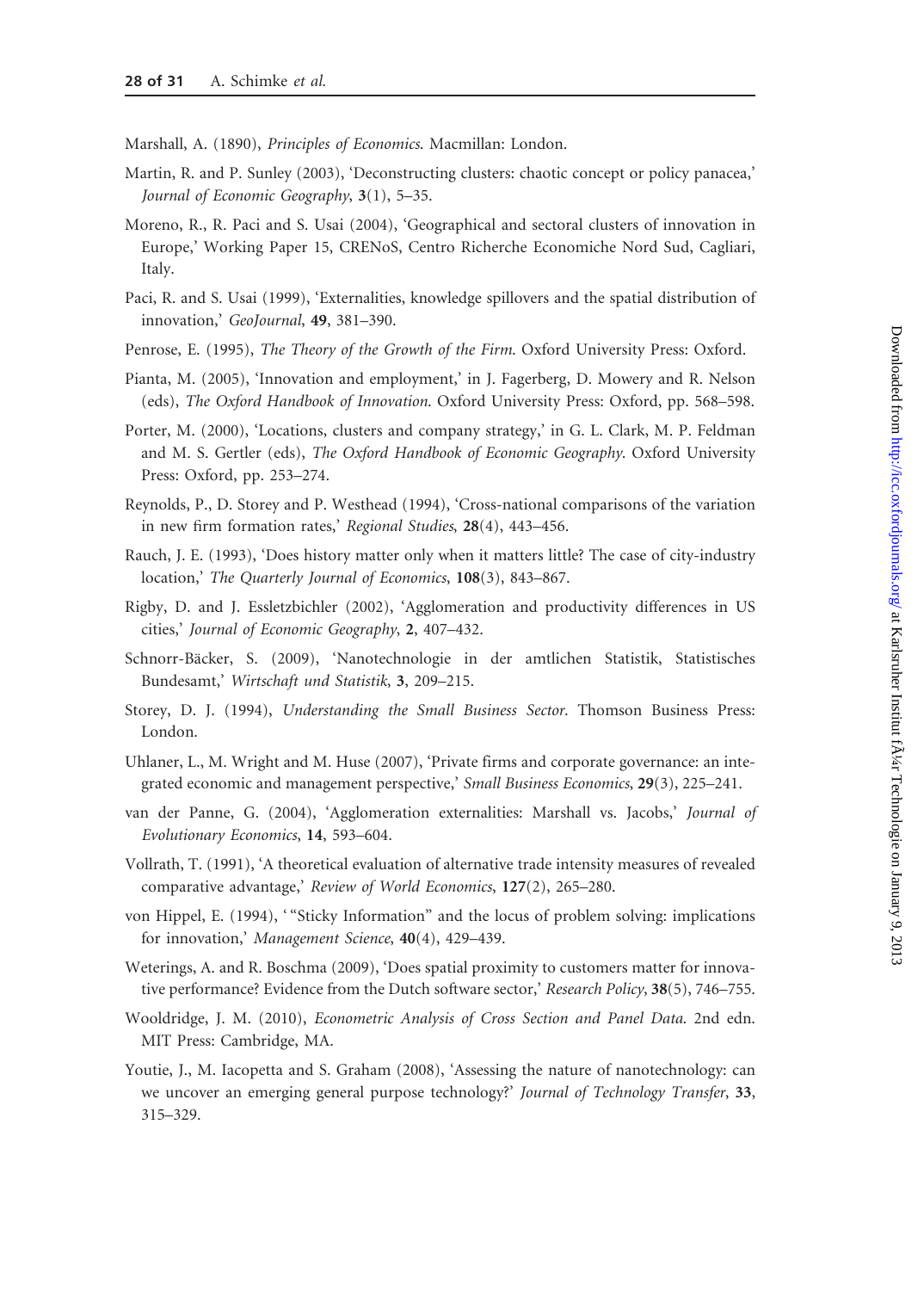# <span id="page-28-0"></span>Appendix

| Variable       | Observations | Mean (SD)             | Min         | Max       |
|----------------|--------------|-----------------------|-------------|-----------|
|                |              |                       |             |           |
| <b>EMP</b>     | 216          | 0.1398783 (0.4411129) | $-3.610918$ | 1.633717  |
| <b>KIS</b>     | 216          | 0.8177966 (0.3868325) | $\Omega$    |           |
| <b>SME</b>     | 216          | 0.6313559 (0.4834625) | $\Omega$    |           |
| AGE            | 216          | 40.036199 (52.783163) | $\Omega$    | 343       |
| HQ             | 236          | 0.1150768 (0.0354213) | 0.0472828   | 0.1844673 |
| <b>INDDENS</b> | 236          | 45.43375 (39.07808)   | 2.165327    | 165.8995  |
| <b>IND</b>     | 235          | 10295.4 (12475.71)    | 13          | 70531     |
| <b>STUD</b>    | 236          | 38148.5 (33889.06)    | $\mathbf 0$ | 134260    |
| R&D            | 236          | 9112.375 (11739.87)   | 140         | 39879     |
| LQ             | 234          | $-5.342925(58.55617)$ | $-100$      | 99.46871  |

Table A1 Descriptive statistics

Table A2 Time variation of each variable (panel dimension)

| Variable       | Mean (SD)          | Min            | Max       | Observations |
|----------------|--------------------|----------------|-----------|--------------|
| <b>EMP</b>     |                    |                |           |              |
| Overall        | 4.7548 (3.2879)    | $\Omega$       | 12.9645   | $N = 880$    |
| Between        | (3.3131)           | $\Omega$       | 12.9205   | $n = 224$    |
| Within         | (0.1998)           | 2.1004         | 8.8239    | $T = 3.93$   |
| LQ             |                    |                |           |              |
| Overall        | $-5.3078(58.4519)$ | $-100$         | 99.5346   | $N = 702$    |
| Between        | (58.3518)          | $-100$         | 99.4997   | $n = 234$    |
| Within         | (4.6276)           | $-30.2863$     | 37.3654   | $T = 3$      |
| $LQ^2$         |                    |                |           |              |
| Overall        | 3439.94 (3057.249) | 0.7897         | 10,000    | $N = 702$    |
| Between        | (3025.52)          | 13.3764        | 10,000    | $n = 234$    |
| Within         | (468.0969)         | $-21.2303$     | 5992.402  | $T = 3$      |
| <b>INDDENS</b> |                    |                |           |              |
| Overall        | 45.3757 (39.1297)  | 2.1295         | 167.8201  | $N = 707$    |
| Between        | (39.308)           | 2.1729         | 165.6239  | $n = 236$    |
| Within         | (0.8798)           | 41.6692        | 52.7028   | $T = 2.99$   |
| <b>IND</b>     |                    |                |           |              |
| Overall        | 9760.35 (12534.96) | $\overline{0}$ | 68,722    | $N = 708$    |
| Between        | (12579.75)         | $\mathbf{0}$   | 68,096    | $n = 236$    |
| Within         | (273.0092)         | 8373.681       | 11,276.35 | $T = 3$      |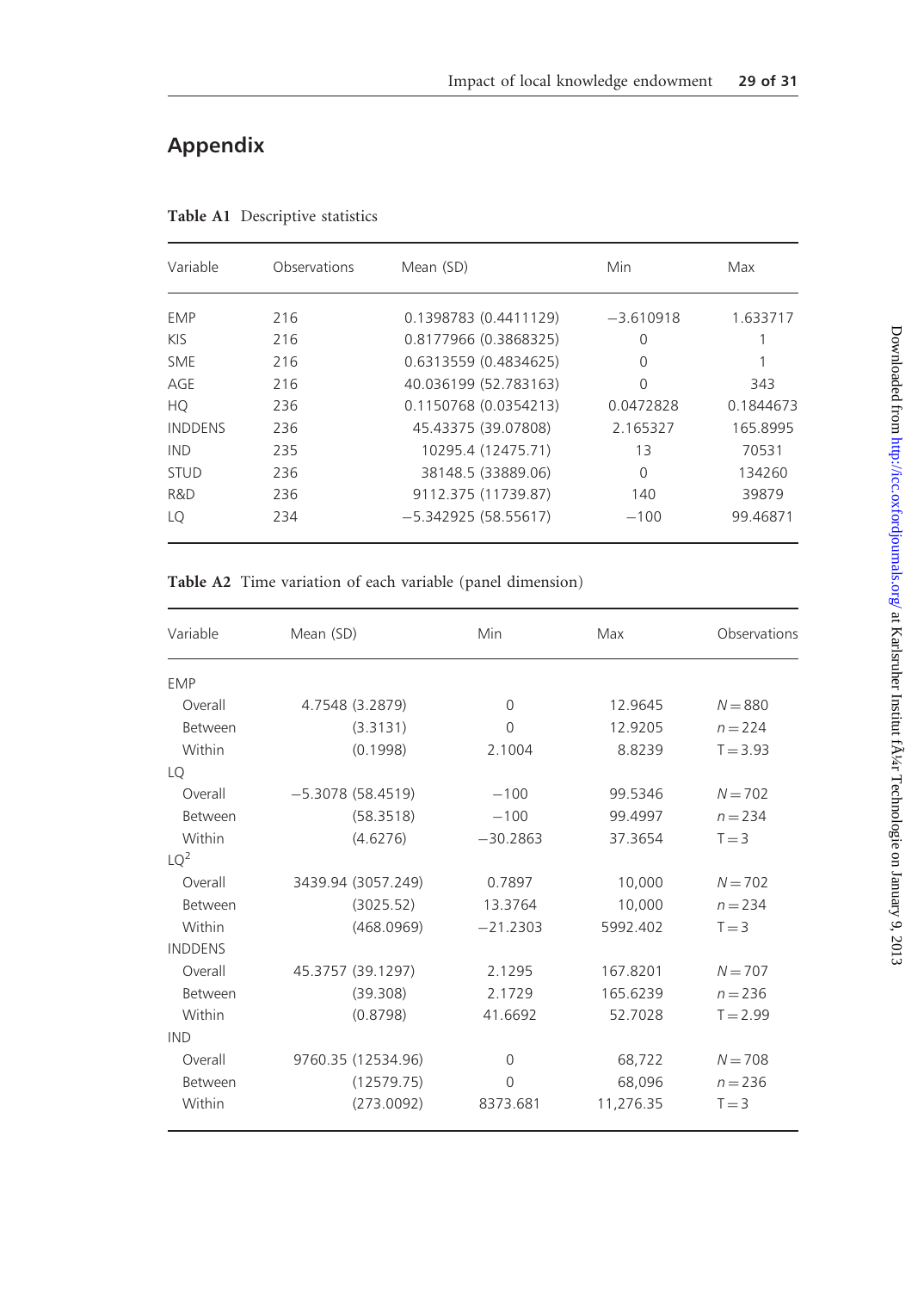<span id="page-29-0"></span>

|               | Table A3 Correlation matrix    |                                   |                                       |                                                         |      |                                                                                                                                        |                 |                                        |             |     |     |
|---------------|--------------------------------|-----------------------------------|---------------------------------------|---------------------------------------------------------|------|----------------------------------------------------------------------------------------------------------------------------------------|-----------------|----------------------------------------|-------------|-----|-----|
|               | EMP                            | $\frac{1}{2}$                     | <b>INDDENS</b>                        | $\geq$                                                  | STUD | R&D                                                                                                                                    | $\supseteq$     | $\tilde{Q}$                            | <b>SIZE</b> | KIS | AGE |
| E MP          | 0000                           |                                   |                                       |                                                         |      |                                                                                                                                        |                 |                                        |             |     |     |
| $\frac{1}{2}$ | 0.0573 (0.4020) 1.0000         |                                   |                                       |                                                         |      |                                                                                                                                        |                 |                                        |             |     |     |
|               | INDDENS 0.0482 (0.4809) 0.3720 |                                   | $0.0000$ 1.0000                       |                                                         |      |                                                                                                                                        |                 |                                        |             |     |     |
|               | $-0.0343$ (0.6160) $-0.0793$   |                                   | $(0.2260)$ - $(0.0584(0.3726)$ 1.0000 |                                                         |      |                                                                                                                                        |                 |                                        |             |     |     |
| STUD          | 0.0165 (0.8092) 0.6294         | 0.0000                            |                                       | $0.4509(0.0000) - 0.0936(0.1527)$ 1.0000                |      |                                                                                                                                        |                 |                                        |             |     |     |
| R&D           |                                | $-0.0509(0.4567)$ 0.5931 (0.0000) |                                       | $0.0989(0.1299) 0.0069(0.9162) 0.2374(0.000001) 1.0000$ |      |                                                                                                                                        |                 |                                        |             |     |     |
| $\supseteq$   | $-0.1074(0.1164)$ 0.2296       | 0.0004                            |                                       |                                                         |      | 0.0195 (0.7670) -0.0005 (0.9945) 0.1924 (0.0031) 0.2309 (0.004) 1.0000                                                                 |                 |                                        |             |     |     |
| $\bar{Q}^2$   | $-0.0214(0.7552) -0.1158$      |                                   |                                       |                                                         |      |                                                                                                                                        |                 |                                        |             |     |     |
| SIZE          | $0.1632(0.0163) -0.1130$       |                                   |                                       |                                                         |      | $(0.0832) -0.1324 (0.0422) -0.0183 (0.7802) -0.192 (0.0676) -0.1142 (10.3174) -0.0656 (0.3629 -0.0599 (0.3620) -0.0000$                |                 |                                        |             |     |     |
| KIS           | $0.1624(.0172)$ 0.1646         |                                   |                                       |                                                         |      | $(0.0117)$ 0.0169 $(0.7973)$ $-0.0054$ $(0.9347)$ $-0.0054$ $(0.9347)$ 0.2196 $(0.0007)$                                               | 0.0638 (0.3308) | 0.1095 (0.0946) 0.1457 (0.0258) 1.0000 |             |     |     |
| AGE           | $-0.1922$ (0.0056) $-0.0240$   |                                   |                                       |                                                         |      | 0.00010.1424) -0.0560 (0.40656 (0.3245) 0.0142 (0.8339) 0.0497 (0.4639) 0.24939 0.289 (0.6700) -0.1420 (0.0353) 0.0055 (0.9333) 0.0000 |                 |                                        |             |     |     |
|               |                                |                                   |                                       |                                                         |      |                                                                                                                                        |                 |                                        |             |     |     |
|               |                                |                                   |                                       |                                                         |      |                                                                                                                                        |                 |                                        |             |     |     |
|               |                                |                                   |                                       |                                                         |      |                                                                                                                                        |                 |                                        |             |     |     |